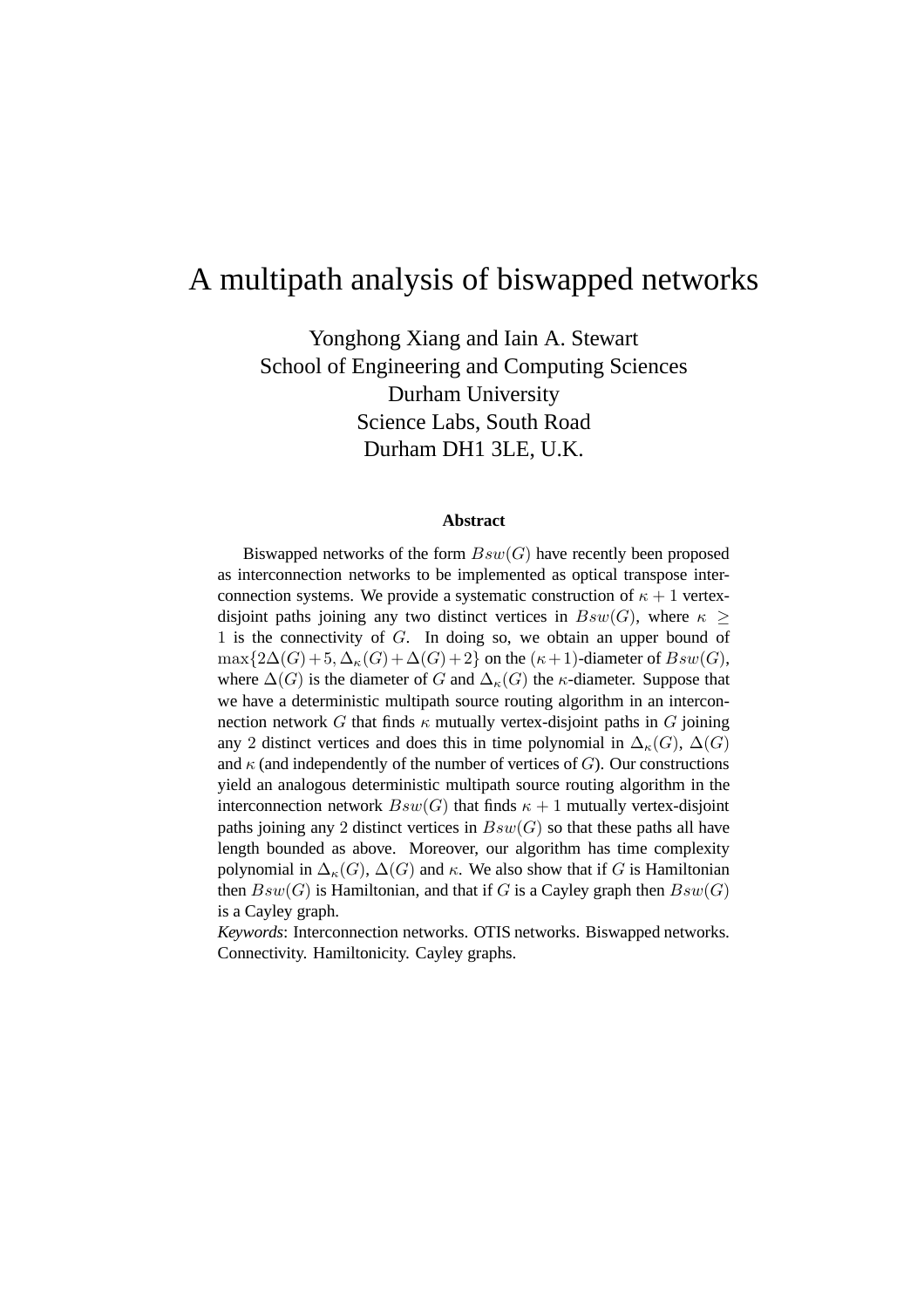## **1 Introduction**

Interconnection networks play an ever-increasing role in computers and computation. For example: they are used to facilitate communication between processors in distributed-memory multiprocessors (such as the supercomputers in the IBM Blue Gene project); they are increasingly replacing buses and crossbars in network switches and routers; they feature widely in computer systems as a means by which to connect I/O devices with processors and memory; and they are core to on-chip networks. As technology advances, interconnection networks need to be implemented on a smaller and smaller scale, so that they connect more and more components and enable faster and more data intensive communications.

There are numerous factors which influence the choice of interconnection network, including topology, flow control, routing, traffic patterns and packaging (see, for example, [2]). As regards the last of these factors, one cannot ignore the physical implementation of an interconnection network and, in particular, the actual physical locations of the 'wires' which constitute the interconnection network. It is known that over a distance of greater than a few millimetres, optical connections out-perform electronic connections in terms of power consumption, speed and crosstalk [6, 7, 10]. Based on these observations, interconnection networks known as *Optical Transpose Interconnection Systems* (*OTIS*) were devised where extra optical connections are added to (existing) electronic networks (OTIS networks originated in [11] but their study was initiated within the computer architecture community in [16] and independently, under the name of swapped networks, in [17, 18, 19]).

OTIS networks have a *base graph* G, on n vertices, and consist of n disjoint copies of G. These copies are labelled  $G_1, G_2, \ldots, G_n$  and the vertices of any copy are  $v_1, v_2, \ldots, v_n$ . The edges involved in any one of these copies of G are intended to model (shorter) electronic connections whereas additional edges, where there is an edge from vertex  $v_i$  of copy  $G_j$  to vertex  $v_j$  of copy  $G_i$ , for every  $i, j \in$  $\{1, 2, \ldots, n\}$ , with  $i \neq j$ , are intended to model the (longer) optical connections. The resulting OTIS network is denoted by OTIS-G. Of course, an OTIS network is dependent upon its base graph G, and numerous results have been proven for both specific base graphs and classes of base graphs (see, for example, the papers [1, 3, 4, 12] and the references therein).

One slightly displeasing aspect of OTIS networks is that no matter what the base graph  $G$  is, the corresponding OTIS network OTIS- $G$  cannot be a Cayley graph, or even a vertex-transitive graph, as an OTIS network is not regular. In general, if the base graph  $G$  has some aspect of symmetry then we lose this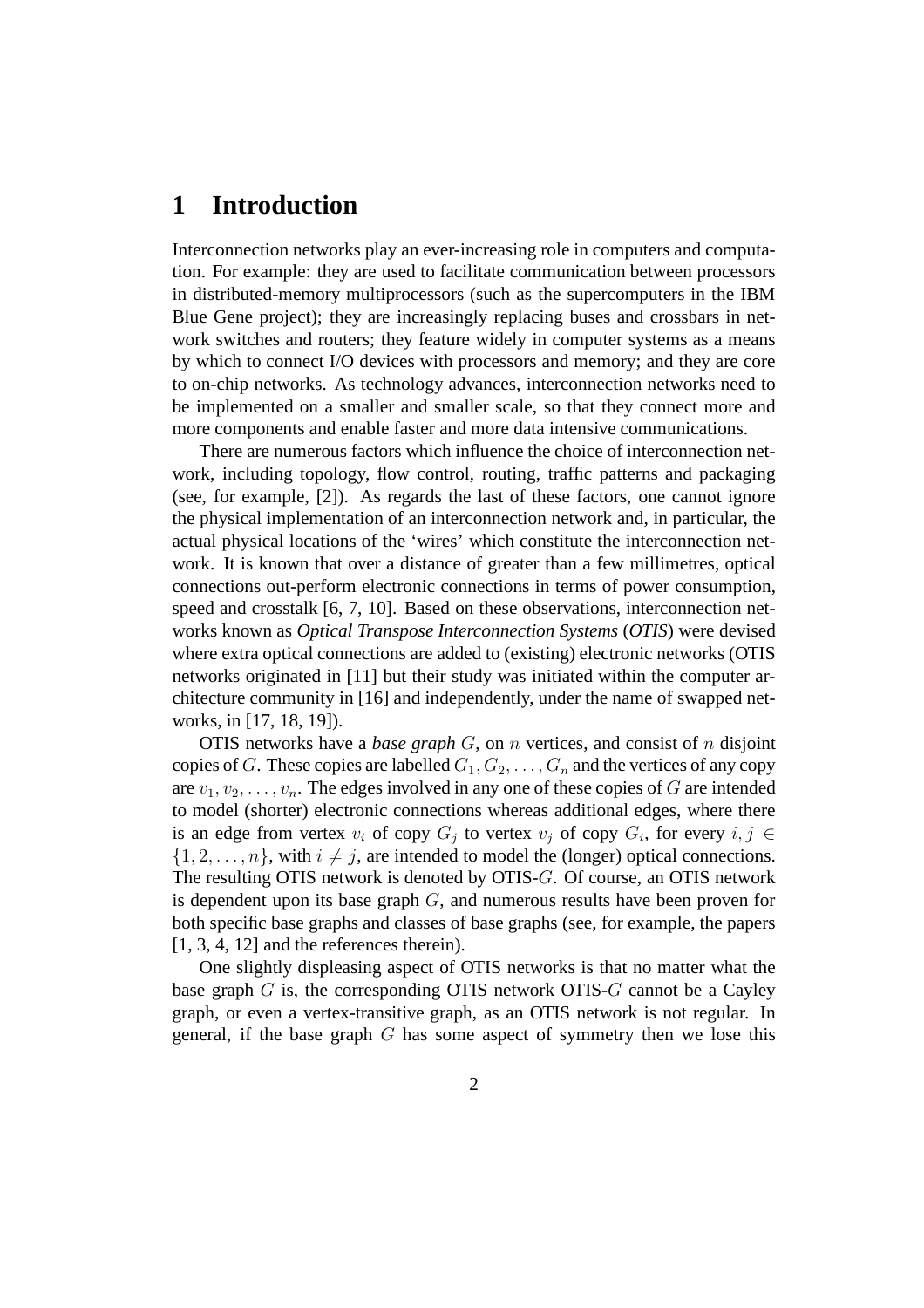symmetry in the graph OTIS-G, and as well as losing desirable specific properties, like vertex-transitivity, the loss of this symmetry can make general network analysis more problematic. In order to 'recapture' symmetric aspects of OTIS networks, Xiao, Parhami, Chen, He and Wei [20] have recently proposed *biswapped networks* which, they claim, are 'fully symmetric and have cluster connectivity very similar to OTIS networks'. The biswapped network  $Bsw(G)$ is defined very similarly to the OTIS network OTIS-G except that instead of having n copies of the base graph  $G$  (where  $G$  has n vertices), we have  $2n$  copies  $G_1^0, G_2^0, \ldots, G_n^0, G_1^1, G_2^1, \ldots, G_n^1$  and the 'optical' edges join vertex  $v_i$  in  $G_j^0$  with vertex  $v_j$  in  $G_i^1$ , where  $i, j \in \{1, 2, ..., n\}$ . Immediately we see that if G is regular then the biswapped network  $Bsw(G)$  is regular and so there is some hope for recapturing any symmetric properties of the base graph  $G$ . In [20], convincing arguments are made as to the efficacy of biswapped networks and some basic properties of biswapped networks are derived relating to shortest paths and routing algorithms.

In this paper, we further extend the structural analysis of a biswapped network Bsw(G). We provide a systematic construction of  $\kappa + 1$  vertex-disjoint paths joining any two distinct vertices in  $Bsw(G)$ , where  $\kappa \geq 1$  is the connectivity of G. In doing so, we obtain an upper bound on the  $(\kappa + 1)$ -diameter of  $Bsw(G)$ of max $\{2\Delta(G) + 5, \Delta_{\kappa}(G) + \Delta(G) + 2\}$ , where  $\Delta(G)$  is the diameter of G and  $\Delta_{\kappa}(G)$  the  $\kappa$ -diameter (in [20] it was merely observed, without explanation, that  $Bsw(G)$  has connectivity at least  $\kappa+1$ ). As a corollary, we obtain that if G is regular of degree  $\kappa$  and has connectivity  $\kappa$  then  $Bsw(G)$  has connectivity  $\kappa + 1$  and the wide-diameter of  $Bsw(G)$  is bounded above by  $2\Delta_{\kappa}(G) + 3$ . Furthermore, we prove that if  $G$  is connected and has minimal degree  $d$  then  $G$  has connectivity at least  $d + 1$  and  $\Delta_{\kappa+1}(Bsw(G))$  is at most  $3\Delta(G) + 6$ . Suppose that we have a deterministic multipath source routing algorithm in an interconnection network G that finds  $\kappa$  mutually vertex-disjoint paths in G joining any 2 distinct vertices and does this in time polynomial in  $\Delta_{\kappa}(G)$ ,  $\Delta(G)$  and  $\kappa$  (and independently of the number of vertices of  $G$ ). Our constructions yield a simple deterministic multipath source routing algorithm in the interconnection network  $Bsw(G)$  that finds  $\kappa + 1$  mutually vertex-disjoint paths joining any 2 distinct vertices in  $Bsw(G)$  so that these paths all have length bounded as above. Moreover, our algorithm has time complexity polynomial in  $\Delta_{\kappa}(G)$ ,  $\Delta(G)$  and  $\kappa$ . We also show that if G is Hamiltonian then  $Bsw(G)$  is Hamiltonian, and that if G is a Cayley graph then  $Bsw(G)$  is a Cayley graph (these results were reported in [20] but not proven). In addition, we show that if G is a Cayley graph of the group  $\Gamma$  then  $Bsw(G)$  is a Cayley graph of the group that is the wreath product of  $\Gamma$  with the cyclic group of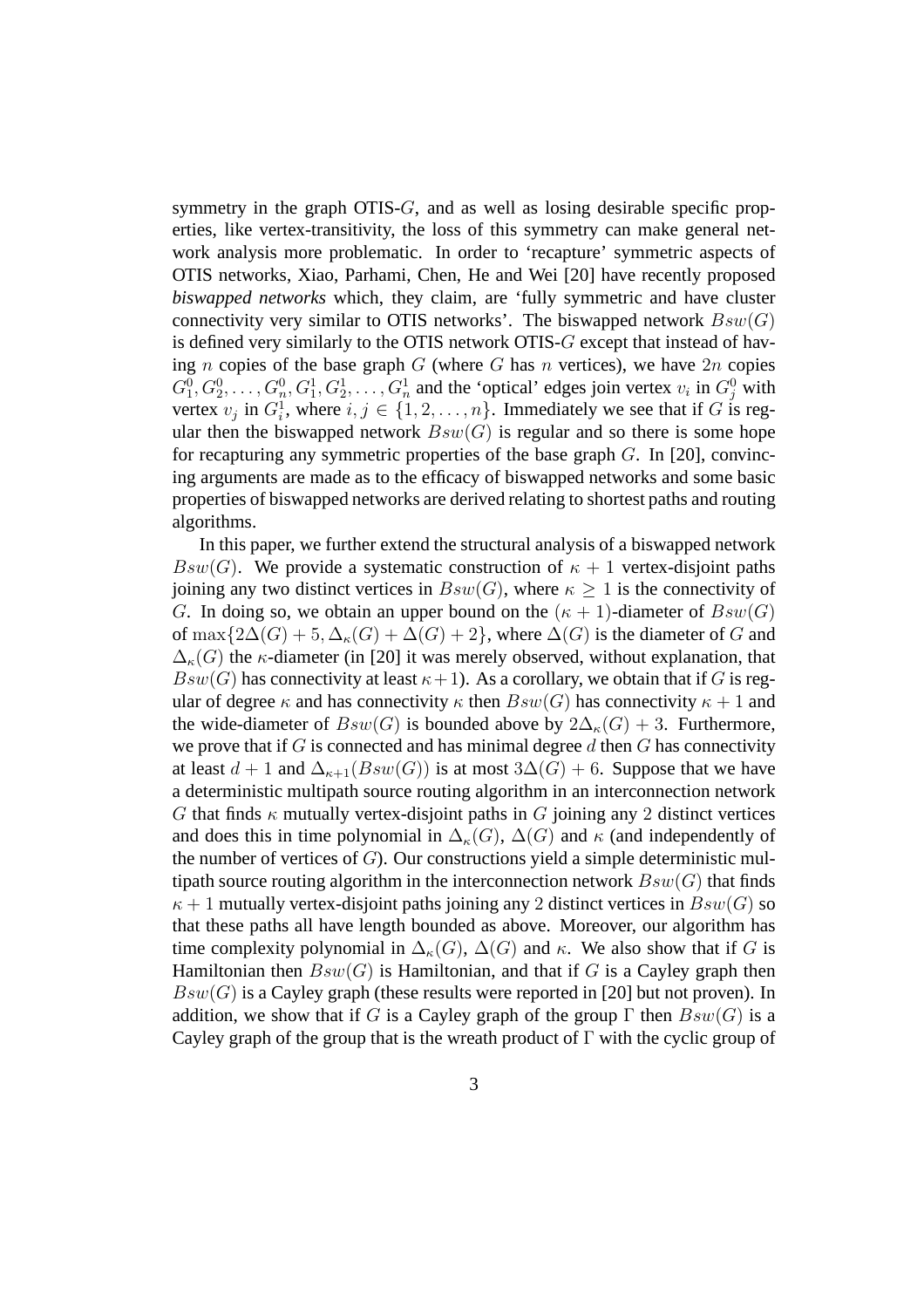order 2.

We present the background and definitions relating to this paper in Section 2, before showing that  $Bsw(G)$  is Hamiltonian if G is and that  $Bsw(G)$  is a Cayley graph if G is in Section 3. Our main results, relating to the  $(\kappa + 1)$ -diameter of  $Bsw(G)$  and the subsequent deterministic multipath source routing algorithm, are in Section 4, with our conclusions and directions for further research in Section 5.

## **2 Basic definitions**

We give here the basic graph-theoretic definitions relevant to this paper. All graphs are undirected and for any graph-theoretic terminology not defined here, we refer the reader to [5]. We also explain why certain graph parameters are relevant when a graph forms the interconnection network of a distributed-memory multiprocessor (with the processors located at vertices and the edges corresponding to direct communication links between pairs of processors). On occasion when we are referring to a graph as an interconnection network, we talk about processors and links rather than vertices and edges. The reader is referred to [8] and [21] for more on interconnection networks.

A *path* in a graph is a sequence of distinct vertices so that there is an edge joining consecutive vertices, with the first and last vertices being the *end-vertices*, and a *cycle* (or *circuit*) is a path where there is an edge joining the first and last vertices. A *Hamiltonian path* in a graph is a path that contains every vertex of the graph exactly once, and a *Hamiltonian cycle* is a Hamiltonian path with an edge from the last vertex of the path to the first. Two paths are *vertex-disjoint* if neither has a vertex that appears on the other path except for possibly sharing 1 or 2 end-vertices, and a set of paths in a graph are *mutually vertex-disjoint* if any two distinct paths are vertex-disjoint. Hamiltonian cycles are useful in interconnection networks as they can be used to easily undertake many-to-many broadcasts. As regards sets of mutually vertex-disjoint paths, their existence has two benefits. A message can be split into pieces and mutually vertex-disjoint paths joining two distinct vertices  $u$  and  $v$  can be used to send each piece of the message in parallel from a processor at  $u$  to a processor at  $v$ , secure in the knowledge that there will be no resulting conflict at interim vertices. Also, should processors or links fail, having alternative paths by which to communicate adds to the fault tolerance of the interconnection network. A multipath routing algorithm is often associated with the mutually vertex-disjoint paths of an interconnection network, where a *multipath routing algorithm* is an algorithm implemented in an intercon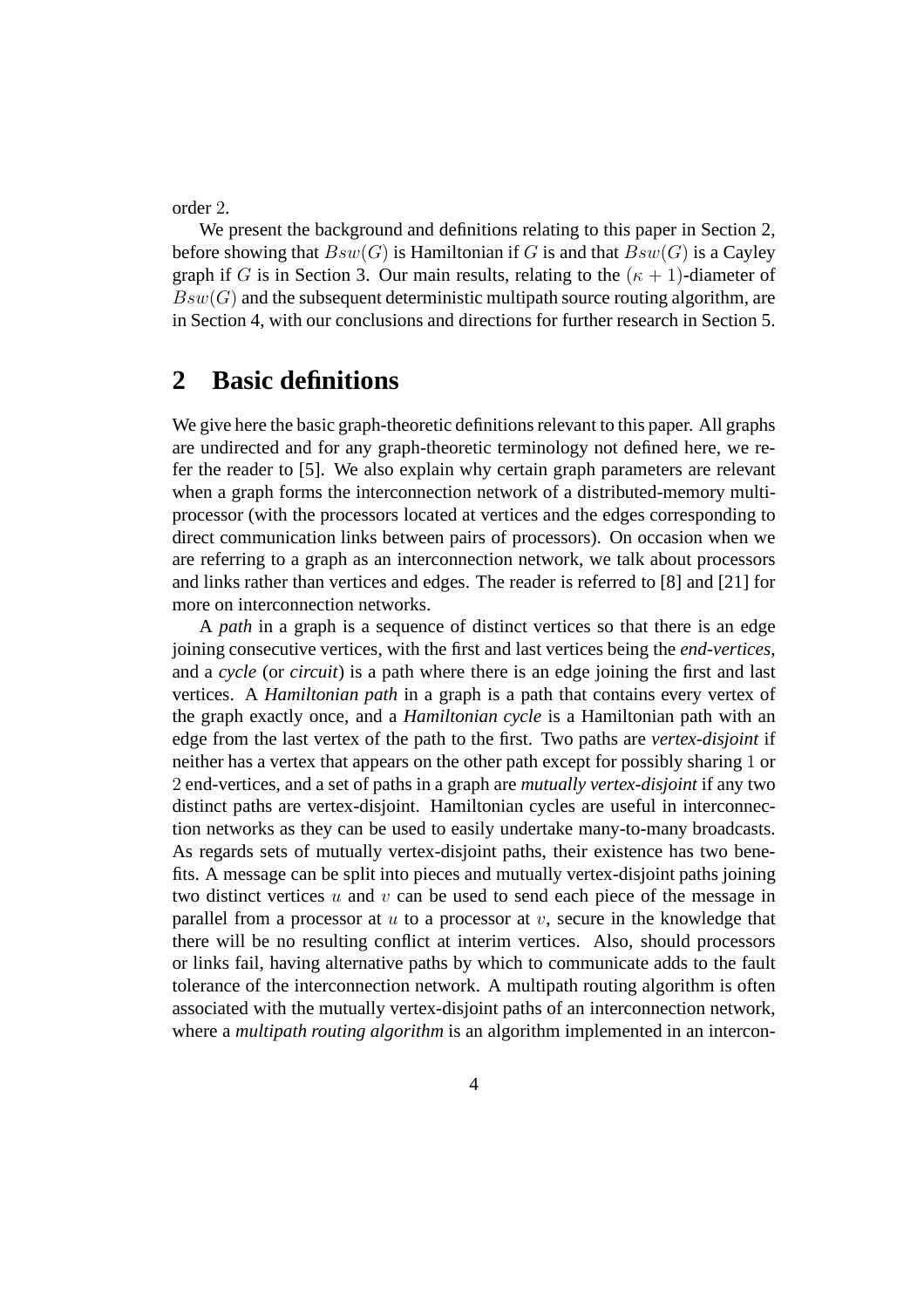nection network that finds mutually vertex-disjoint paths joining processors at any distinct vertices in the network. A multipath routing algorithm is a *source* multipath routing algorithm if the paths are fully computed at the source processor before messages are sent, and a multipath routing algorithm is *deterministic* if the algorithm depends solely upon the vertices at which the source and destination processors are located.

The *neighbourhood* of a vertex v of a graph  $G = (V, E)$  is defined as  $N_G(v) =$  $\{v' \in V : (v, v') \in E\}$ . An *articulation set* for a graph  $G = (V, E)$  is a subset of vertices  $U \subset V$  so that if we remove every vertex of U from G, along with its incident edges, then the resulting graph has at least 2 connected components. A graph  $G = (V, E)$  has *connectivity*  $\kappa \geq 1$  if G has more than  $\kappa$  vertices and there is a set of  $\kappa$  vertices forming an articulation set but there exists no articulation set of size smaller than  $\kappa$ . We repeatedly use Menger's Theorem: if a graph  $G = (V, E)$  has connectivity  $\kappa$  then given any vertex  $v \in V$  and any distinct vertices  $v_1, v_2, \ldots, v_k \in V$ , different from v, there are  $\kappa$  mutually vertex-disjoint paths from v to  $v_1, v_2, \ldots, v_{\kappa}$ .

The length of a shortest path in a connected graph  $G = (V, E)$  between two vertices  $v, v' \in V$  is denoted  $\delta_G(v, v')$ . The *diameter* of a graph G, denoted  $\Delta(G)$ , is  $\max\{\delta_G(v, v') : v, v' \in V\}$ . Suppose that  $|V| = n$  and let  $\kappa \in \{1, 2, ..., n-1\}$ . The  $\kappa$ -diameter of G, denoted  $\Delta_{\kappa}(G)$ , is the smallest integer such that for every pair of distinct vertices v and v' of V, there are  $\kappa$  mutually vertex-disjoint paths from v to v' so that the longest such path has length at most  $\Delta_{\kappa}(G)$  (note that the  $\kappa$ -diameter might be undefined). If  $\kappa$  is equal to the connectivity of G then the κ-diameter is known as the *wide-diameter*. The diameter of a graph G bounds the number of hops a message must undertake in a shortest-path routing algorithm over the interconnection network  $G$ . The  $\kappa$ -diameter bounds the number of hops a piece of a message must undertake when a message is partitioned and sent in parallel over  $\kappa$  mutually vertex-disjoint paths. Note that Menger's Theorem tells us about the existence of mutually vertex-disjoint paths in a graph but nothing about the lengths of such paths.

A *Cayley digraph* G is defined as follows. Let Γ be a finite group with generating set  $\{\gamma_1, \gamma_2, \ldots, \gamma_r\}$ . The elements of  $\Gamma$  form the vertex set of G and there is a directed edge  $(\gamma, \gamma')$  in the graph G if  $\gamma_i \gamma = \gamma'$ , for some  $i \in \{1, 2, ..., r\}$ . A *Cayley graph* is a Cayley digraph where the associated generating set is closed under inverses (and so directed edges can be regarded as undirected edges). A graph  $G = (V, E)$  is *vertex-transitive* if given any two distinct vertices  $v, v' \in V$ , there is an automorphism of G mapping v to v'. Every Cayley graph is vertex-transitive. If an interconnection network is vertex-transitive then it is feasible that a problem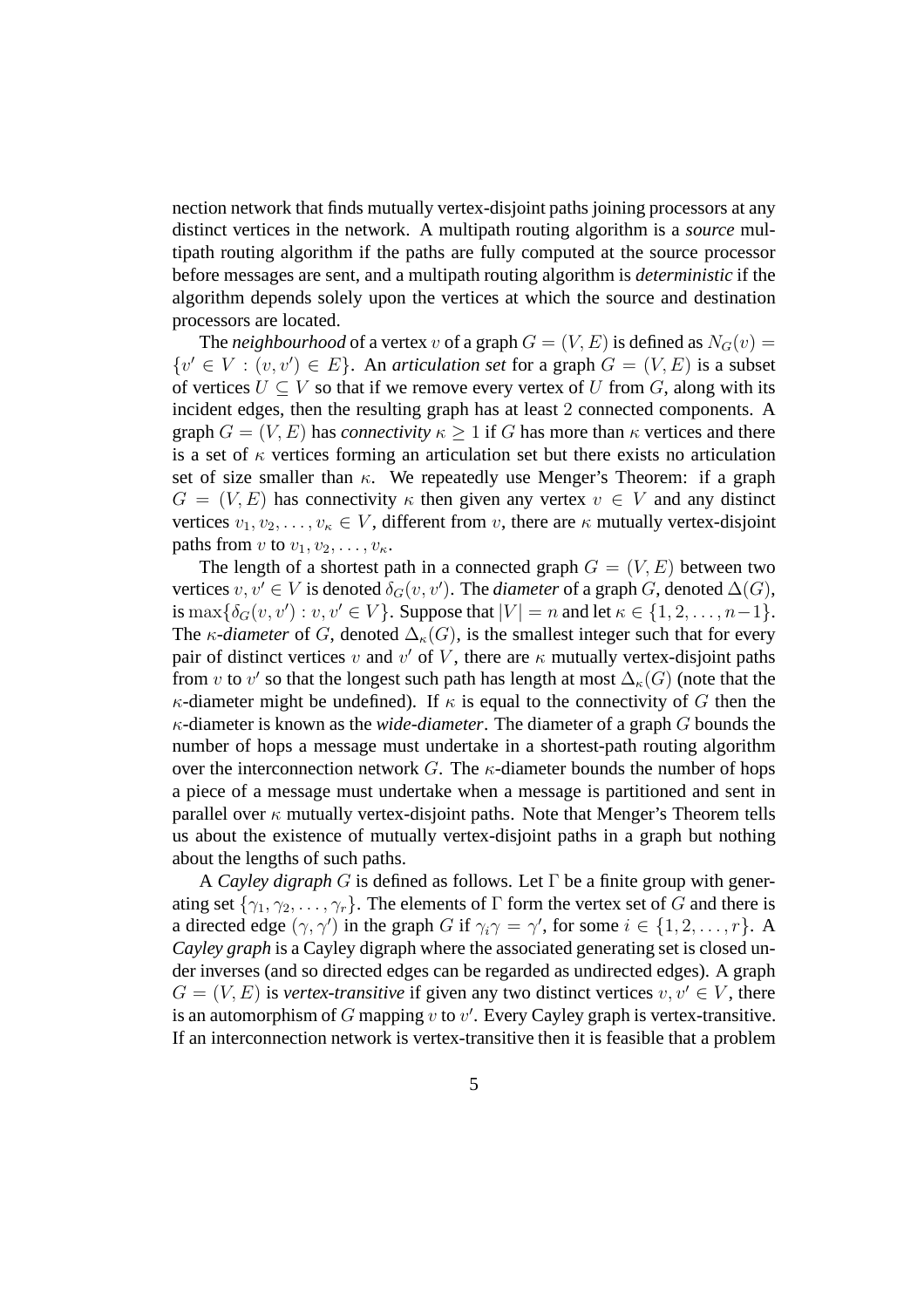might be solved by a distributed algorithm so that every vertex executes the same program. If a vertex-transitive interconnection network is a Cayley graph then this opens the network to analysis using algebraic methods.

Throughout, this paper, the graph G has vertex set V, where  $|V| \geq 2$ , and edge set E. The set  $U = \{0, 1\}$ , and if  $u \in U$  then  $\overline{u}$  is the element of U different from  $u$ .

**Definition 1** Let  $G = (V, E)$  be a graph where V contains at least 2 vertices. *The graph* Bsw(G) *is known as the* biswapped graph with base G *and is defined as follows*:

- $Bsw(G)$  has vertex set  $\{(u, v, w) : u \in U, v, w \in V\}$
- $Bsw(G)$  has edge set consisting of the cluster edges  $\{((u, v, w), (u, v, w')) :$  $u \in U, v, w, w' \in V, (w, w') \in E$  *and the swap edges*  $\{((u, v, w),$  $(\overline{u}, w, v)$ ) :  $u \in U, v, w \in V$ .

We say that the vertices *corresponding* to some vertex  $u \in U$  are the vertices of  $Bsw(G)$  whose first component is u, and that a vertex  $(u, v, w)$  of  $Bsw(G)$ corresponding to  $u \in U$  is *indexed* by  $v \in V$ . Note that the vertices of  $Bsw(G)$ corresponding to some vertex  $u \in U$  and indexed by some  $v \in V$  induce a copy of  $G$ . In what follows, we often wish to refer to a vertex in the copy of  $G$  corresponding to  $u \in U$  and indexed by  $v \in V$ . For brevity, we henceforth refer to these vertices as  $G_u^v$ . We often write a cluster edge of the form  $((u, v, w), (u, v, w'))$ as  $(u, v, w) \rightarrow_c (u, v, w')$ , and a swap edge of the form  $((u, v, w), (\overline{u}, w, v))$ is often written  $(u, v, w) \rightarrow_s (\overline{u}, w, v)$ . A path of (possibly no) cluster edges  $(u, v, w) \rightarrow_c \ldots \rightarrow_c (u, v, w')$  is often written as  $(u, v, w) \rightarrow_c^* (u, v, w')$ .

The vertices corresponding to the the elements 0 and 1 of U are depicted in two different ways in Fig. 1. In both depictions, the vertices of V are enumerated as  $v_1, v_2, \ldots, v_n$ . In the top depiction, the vertex  $(0, v_i, v_j)$ , for example, lies on the row corresponding to  $0 \in U$ , and within this row it is vertex  $v_i$  of the cluster indexed by  $v_i$ . In the bottom depiction, as regards the vertices corresponding to 1, there is one row for the vertices indexed by each  $v \in V$ , and the vertex  $(1, v_i, v_j)$ , for example, lies on the row indexed by vertex  $v_i \in V$ .

In [20], the lengths of shortest paths between arbitrary distinct vertices of  $Bsw(G)$  were proven, with the corollary that  $Bsw(G)$  has diameter  $2\Delta(G) + 2$ . A shortest-path routing algorithm was derived from these shortest-path results. A comparative analysis was also undertaken on  $Bsw(Q_n)$  and  $Q_{2n+1}$ , where  $Q_n$  is the n-dimensional hypercube, given that these graphs have the same number of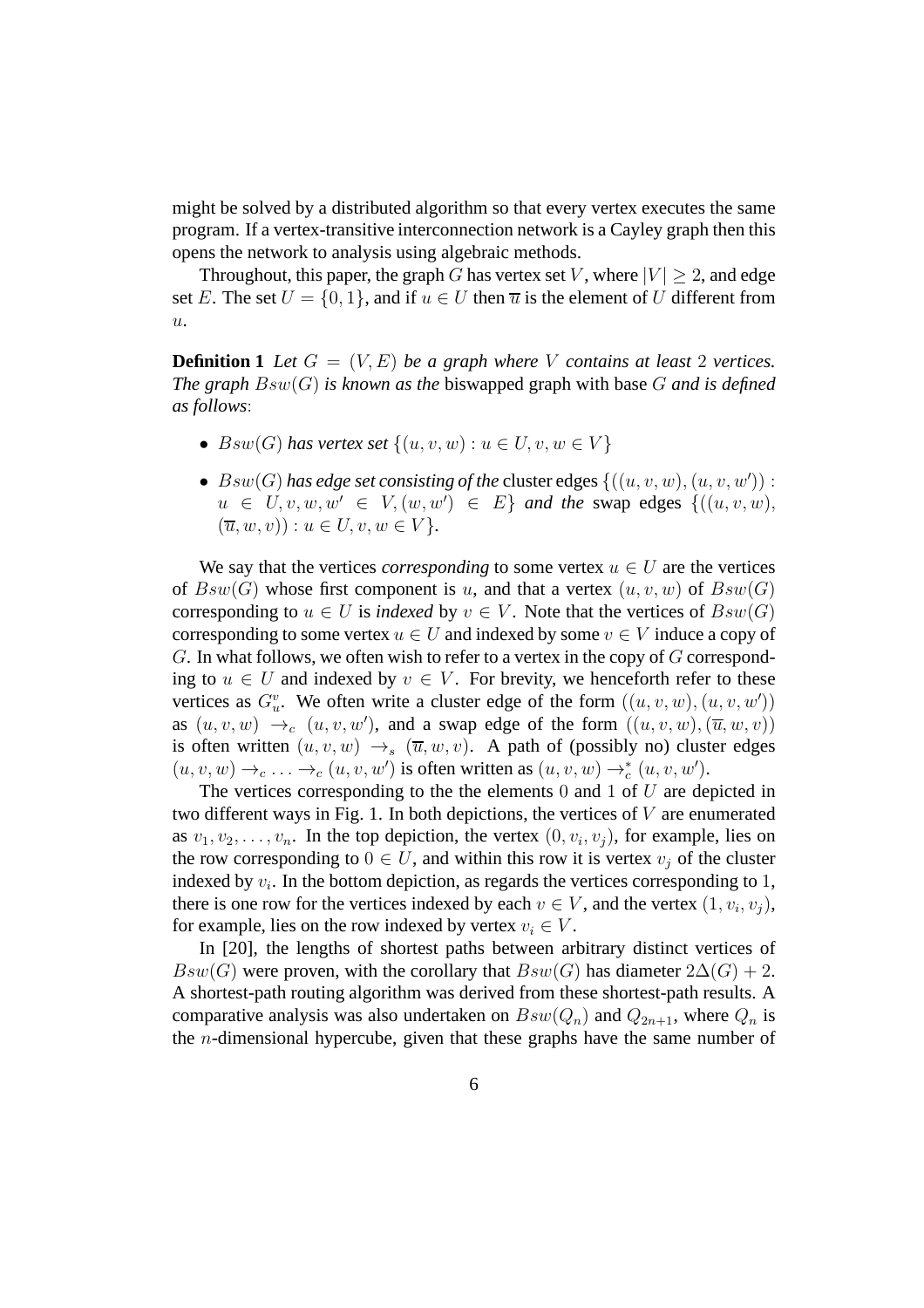



Figure 1. Some edges in  $Bsw(G)$ .

## **3 Hamiltonicity and Cayley graphs**

We now show that if G is Hamiltonian then  $Bsw(G)$  is, and that if G is a Cayley graph then  $Bsw(G)$  is.

**Proposition 2** *If* G *is Hamiltonian then* Bsw(G) *is Hamiltonian.*

**Proof** Let  $v_1, v_2, \ldots, v_n$  be a Hamiltonian cycle in G. Let  $\rho_i$  be the path in  $Bsw(G)$  defined as:

$$
(0, v_i, v_i), (0, v_i, v_{i-1}), \ldots, (0, v_i, v_1), (0, v_i, v_n), (0, v_i, v_{n-1}), (0, v_i, v_{n-2}), \ldots, (0, v_i, v_{i+1}),
$$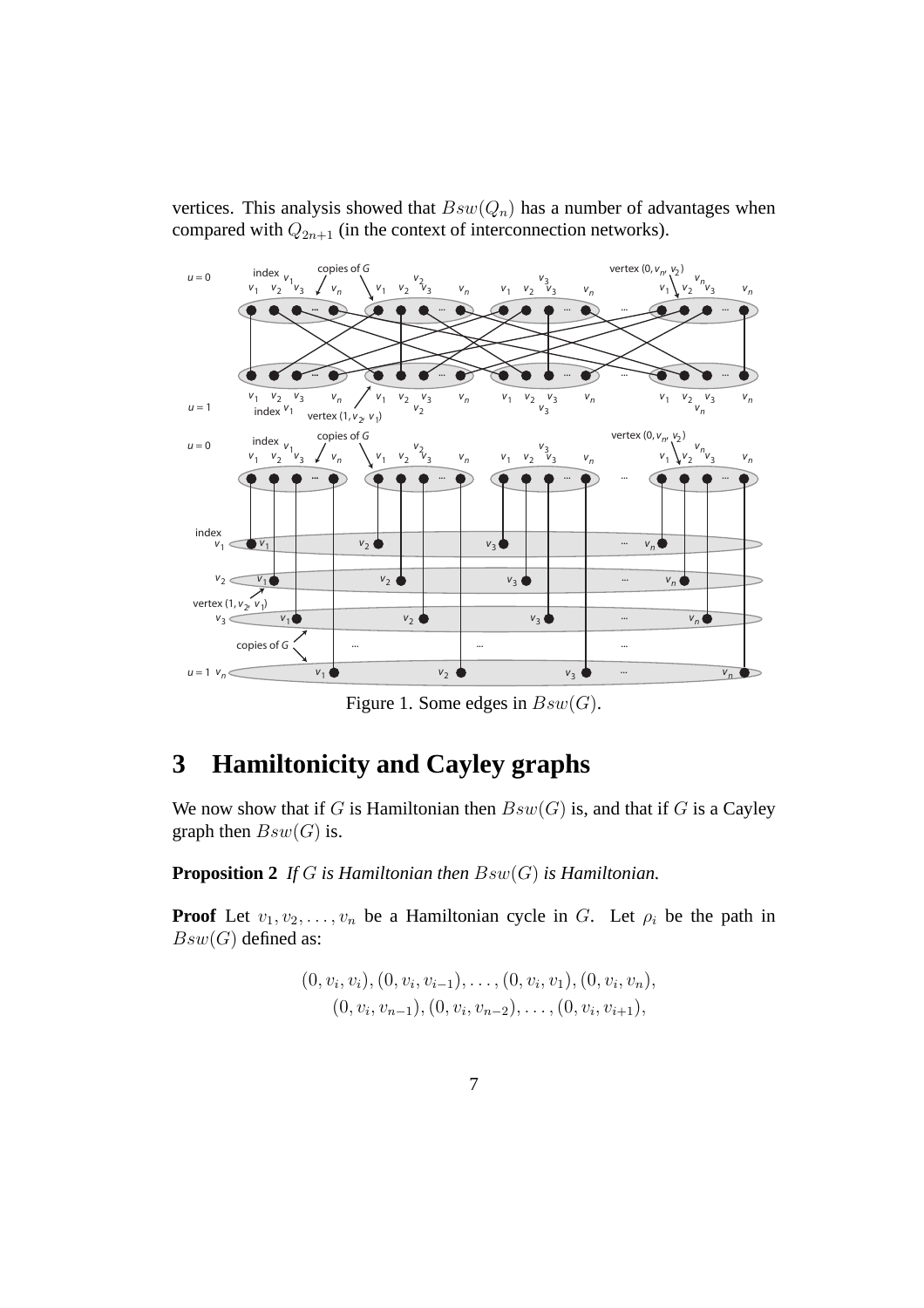and let  $\sigma_i$  be the path in  $Bsw(G)$  defined as:

$$
(1, v_{i+1}, v_i), (1, v_{i+1}, v_{i-1}), \dots, (1, v_{i+1}, v_1),
$$
  

$$
(1, v_{i+1}, v_n), (1, v_{i+1}, v_{n-1}), (1, v_{i+1}, v_{n-2}),
$$
  

$$
\dots, (1, v_{i+1}, v_{i+1}).
$$

The path obtained by concatenating these paths as:

$$
\rho_1, \sigma_2, \rho_2, \sigma_3, \ldots, \rho_{n-1}, \sigma_n, \rho_n, \sigma_1
$$

is actually a Hamiltonian cycle in  $Bsw(G)$ .

**Proposition 3** *If* G *is a Cayley graph then* Bsw(G) *is a Cayley graph.*

**Proof** Let  $\Gamma$  be a finite group with generating set  $\Sigma$  so that G is the Cayley graph of  $(\Gamma, \Sigma)$ . Let  $\Pi$  be the symmetric group on 2 elements (that is, the cyclic group of order 2) generated by the element  $\pi$ ; so, H is the Cayley graph of  $(\Pi, {\{\pi\}})$ . We denote the underlying set of any group by the name of the group too. Let Π act on the set  $\Gamma \times \Gamma$  via:

$$
(\gamma, \gamma')^{\pi} = (\gamma', \gamma)
$$
 and  $(\gamma, \gamma')^{1_{\Pi}} = (\gamma, \gamma'),$ 

where  $1_{\Pi}$  is the identity element of  $\Pi$ . Define the set of elements  $\Gamma \times \Gamma \times \Pi$  and its subset  $\Omega = \{(1_G, \gamma, 1_H) : \gamma \in \Sigma\} \cup \{(1_G, 1_G, \pi)\}\)$ , where  $1_G$  is the identity element of Γ. Define the following multiplication on elements of  $\Gamma \times \Gamma \times \Pi$ :

$$
(\alpha, \beta, \epsilon)(\alpha', \beta', \epsilon') = \begin{cases} (\alpha\beta', \beta\alpha', \epsilon\epsilon') & \text{if } \epsilon = \pi; \\ (\alpha\alpha', \beta\beta', \epsilon\epsilon') & \text{if } \epsilon = 1_{\Pi} \end{cases}
$$

(where the 'internal' multiplications are those of the groups  $\Gamma$  and  $\Pi$ ). That is, we have defined the group known as the wreath product  $\Gamma \wr \Pi$  (see, for example, [14]). It is trivial to verify that  $Bsw(G)$  is the Cayley graph of  $(\Gamma \nmid \Pi, \Omega)$  (with a directed edge from a source vertex to a target vertex obtained by multiplying the source vertex on the left by a generator of  $\Omega$ ).  $\Box$ 

## **4 Connectivity and disjoint paths**

In this section, we examine aspects of the connectivity of  $Bsw(G)$  in relation to both the connectivity and degree of  $G = (V, E)$ .

 $\Box$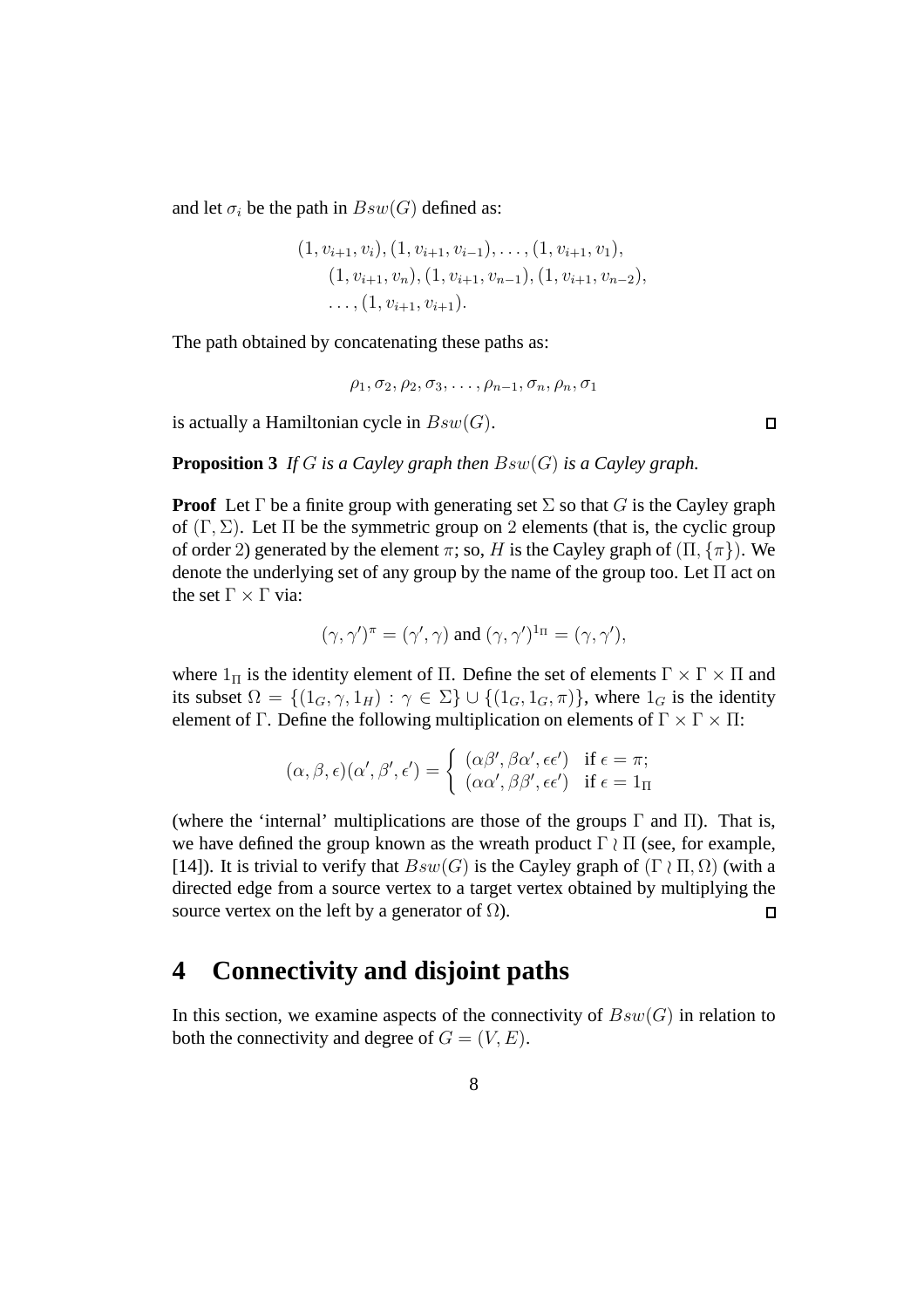#### **4.1 In relation to the connectivity of** G

As was implicitly observed in [20],  $Bsw(G)$  has connectivity at least  $\kappa + 1$  when G has connectivity  $\kappa > 1$ . However, we refine this observation and explicitly construct for every distinct pair of vertices in  $Bsw(G)$ ,  $\kappa + 1$  mutually vertexdisjoint paths between the 2 vertices, so obtaining an upper bound on the length of the longest of these paths; that is, an upper bound on  $D_{\kappa+1}(Bsw(G))$ , the  $(\kappa + 1)$ -diameter of  $Bsw(G)$ . We partition our constructions into a sequence of propositions depending upon the different types of pairs of vertices in  $Bsw(G)$ . The first proposition deals with the case when the vertices of  $Bsw(G)$  are of the form  $(u, v, w)$  and  $(u, v, w')$ .

**Proposition 4** *Let* G *be a graph of connectivity*  $\kappa \geq 1$ *. Let*  $(u, v, w)$  *and*  $(u, v, w')$ *be distinct vertices of*  $Bsw(G)$ *. There are at least*  $\kappa + 1$  *mutually vertex-disjoint paths joining* (u, v, w) *and* (u, v, w′ ) *so that the longest of these paths has length at most* max $\{\Delta_{\kappa}(G), \Delta(G) + 6\}.$ 

**Proof** Clearly, we have  $\kappa$  mutually vertex-disjoint paths, each of length at most  $\Delta_{\kappa}(G)$ , joining the vertices  $(u, v, w)$  and  $(u, v, w')$  in  $G_u^v$ . Let  $v^*$  be a neighbour of v in G. Consider the following path  $\rho$  in  $Bsw(G)$ :

$$
(u, v, w) \rightarrow_s (\overline{u}, w, v) \rightarrow_c (\overline{u}, w, v^*)
$$
  
\n
$$
\rightarrow_s (u, v^*, w) \rightarrow_c^* (u, v^*, w') \rightarrow_s (\overline{u}, w', v^*)
$$
  
\n
$$
\rightarrow_c (\overline{u}, w', v) \rightarrow_s (u, v, w'),
$$

where the path in  $G_u^{v^*}$  $v^*$  from  $(u, v^*, w)$  to  $(u, v^*, w')$  is any such path. This path  $\rho$ is vertex-disjoint with all of the  $\kappa$  paths described earlier and has length at most  $\Delta(G) + 6.$  $\Box$ 

In upcoming proofs, if we detail a path as in the proof of Proposition 4 in which there is a sub-path  $(u, v^*, w) \rightarrow_c^{\infty} (u, v^*, w')$ , for example, then unless we state otherwise the implied path is any path in  $G_u^{v^*}$  $\overline{u}^*$  from the vertex  $(u, v^*, w)$  to the vertex  $(u, v^*, w')$ .

The next proposition deals with the case when pairs of vertices of  $Bsw(G)$  are of the form  $(u, v, w)$  and  $(u, v', w')$ , where  $v \neq v'$ .

**Proposition 5** *Let* G *be a graph of connectivity*  $\kappa \geq 1$ *, and let*  $(u, v, w)$  *and*  $(u, v', w')$  be distinct vertices of  $Bsw(G)$  where  $v \neq v'$ . There are at least  $\kappa + 1$ *mutually vertex-disjoint paths joining* (u, v, w) *and* (u, v′ , w′ ) *so that the longest of these paths has length at most*  $\Delta_{\kappa}(G) + \Delta(G) + 2$ .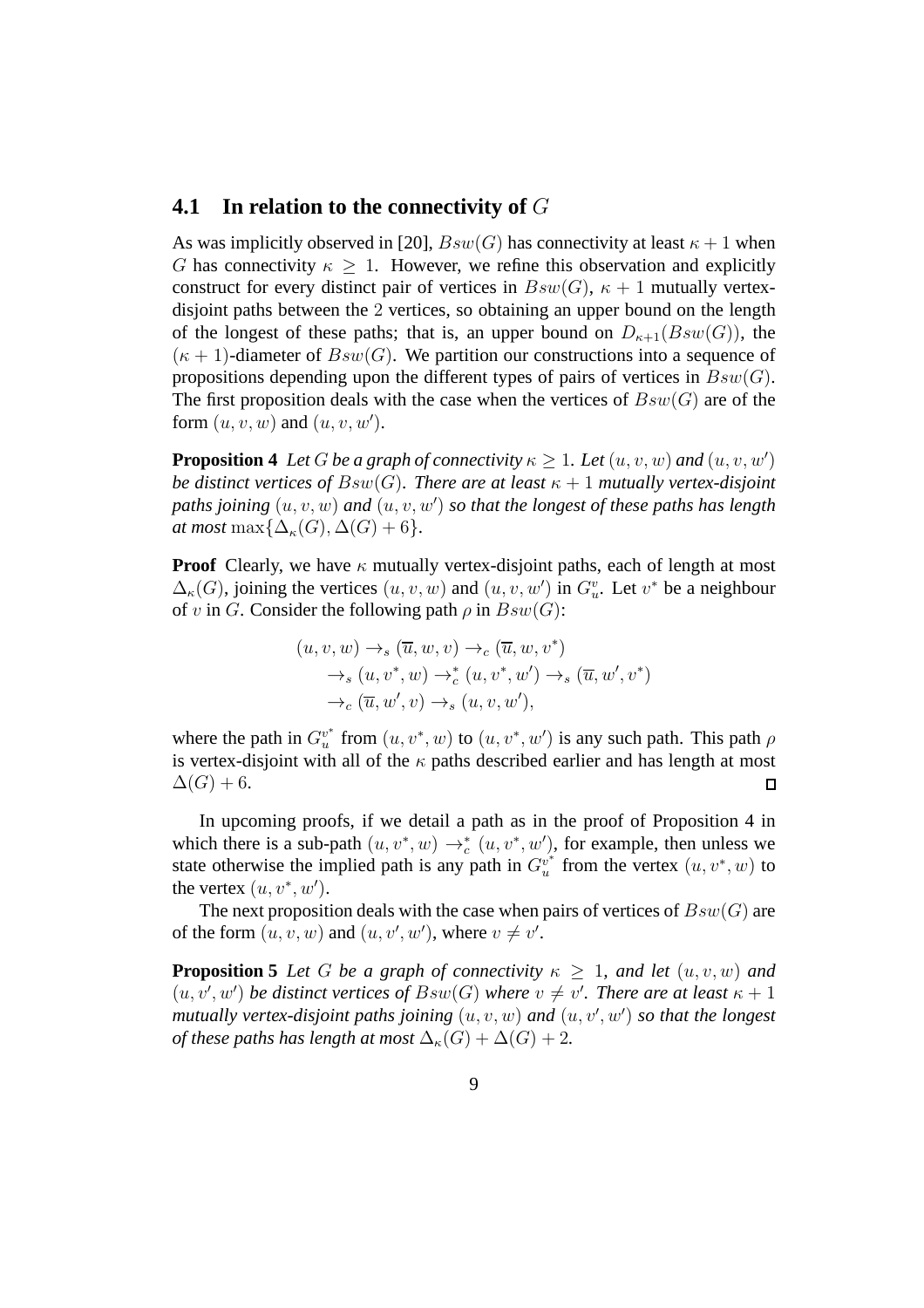**Proof** We split the proof into two cases.

Case 1:  $w \neq w'$ .

As G has connectivity  $\kappa$ , there are at least  $\kappa$  mutually vertex-disjoint paths  $\sigma_1$  $'_{1}, \sigma'_{2},$  $..., \sigma'_{\kappa}$  from vertex  $(u, v, w)$  to vertex  $(u, v, w')$  in  $G_u^v$ , so that each path has length at most  $\Delta_{\kappa}(G)$ . For each  $i \in \{1, 2, ..., \kappa\}$ , if  $\sigma'_i$  has length at least 2 then define  $w_i$  as the penultimate vertex on  $\sigma'_i$  $i$  (and so  $w_i$  is a neighbour of  $w'$  in  $G$ ). We may assume w.l.o.g. that if some  $\sigma_i'$  has length 1 then  $i = 1$ .

For every  $i \in \{2, 3, \ldots, \kappa\}$ , define the path  $\sigma_i$  in  $Bsw(G)$  as:

$$
(u, v, w) \rightarrow_c^* (u, v, w_i) \rightarrow_s (\overline{u}, w_i, v) \rightarrow_c^* (\overline{u}, w_i, v')
$$
  

$$
\rightarrow_s (u, v', w_i) \rightarrow_c (u, v', w'),
$$

where the path in  $G_u^v$  from  $(u, v, w)$  to  $(u, v, w_i)$  is isomorphic to  $\sigma'_i$  $i$ <sub>i</sub> truncated at  $w_i$ . Each path has length at most  $\Delta_{\kappa}(G) + \Delta(G) + 2$ . Define the path  $\sigma_1$  in  $Bsw(G)$  as:

$$
(u, v, w) \rightarrow_c^* (u, v, w') \rightarrow_s (\overline{u}, w', v) \rightarrow_c^* (\overline{u}, w', v')
$$
  

$$
\rightarrow_s (u, v', w'),
$$

where the path in  $G_u^v$  from  $(u, v, w)$  to  $(u, v, w')$  is isomorphic to  $\sigma'_1$  $\mathcal{L}_1'$ . The path  $\sigma_1$ has length at most  $\Delta_{\kappa}(G) + \Delta(G) + 2$ . Define the path  $\rho$  in  $Bsw(G)$  as:

$$
(u, v, w) \rightarrow_s (\overline{u}, w, v) \rightarrow_c^* (\overline{u}, w, v') \rightarrow_s (u, v', w)
$$

$$
\rightarrow_c^* (u, v', w_1) \rightarrow_c (u, v', w'),
$$

where the path in  $G_u^{v'}$  $\mathbf{u}_u^{v'}$  from  $(u, v', w)$  to  $(u, v', w')$  is isomorphic to  $\sigma_1'$  $\frac{1}{1}$ . The path  $\rho$ has length at most  $\Delta_{\kappa}(G) + \Delta(G) + 2$ . The paths  $\rho, \sigma_1, \sigma_2, \ldots, \sigma_{\kappa}$  are mutually vertex-disjoint and can be visualized as in Fig. 2.

Case 2:  $w = w'$ .

Let  $w_1, w_2, \ldots, w_{\kappa}$  be distinct neighbours of w in G. For every  $i \in \{1, 2, \ldots, \kappa\},$ define the path  $\sigma_i'$  $'_{i}$  in  $Bsw(G)$  as:

$$
(u, v, w) \rightarrow_c (u, v, w_i) \rightarrow_s (\overline{u}, w_i, v) \rightarrow_c^* (\overline{u}, w_i, v')
$$
  

$$
\rightarrow_s (u, v', w_i) \rightarrow_c (u, v', w').
$$

Each path has length at most  $\Delta(G) + 4$ . Define the path  $\rho$  in  $Bsw(G)$  as:

$$
(u, v, w) \rightarrow_s (\overline{u}, w, v) \rightarrow_c^* (\overline{u}, w, v') \rightarrow_s (u, v', w)
$$
  
=  $(u, v', w').$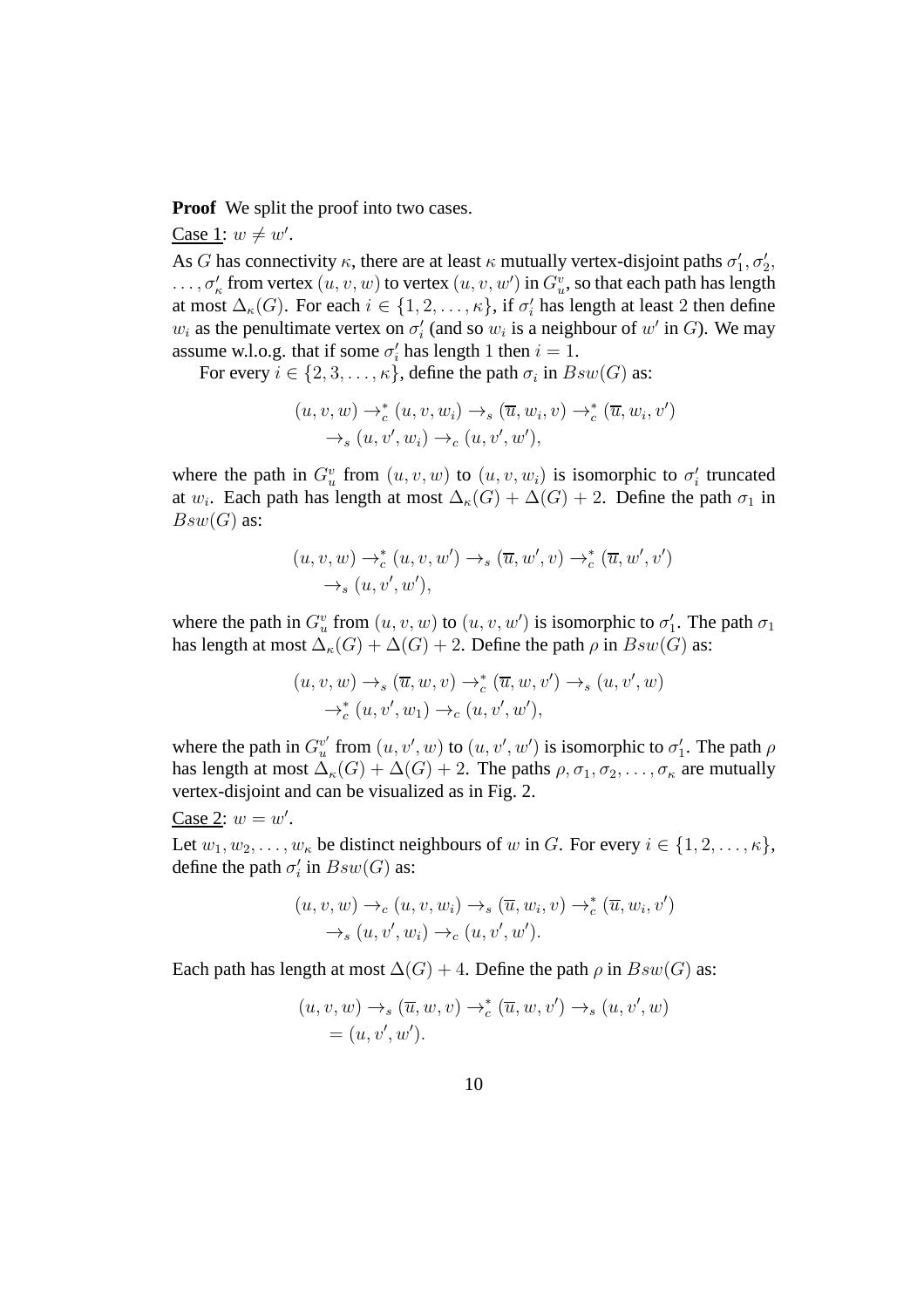

Figure 2. The paths  $\rho, \sigma_1, \sigma_2, \ldots, \sigma_{\kappa}$  in  $Bsw(G)$  in Case 1.

The path  $\rho$  has length at most  $\Delta(G) + 2$ . The paths  $\rho, \sigma'_1, \sigma'_2, \ldots, \sigma'_\kappa$  are mutually vertex-disjoint.  $\Box$ 

The final case to deal with is when pairs of vertices of  $Bsw(G)$  are of the form  $(u, v, w)$  and  $(\overline{u}, v', w')$ .

**Proposition 6** *Let* G *be a graph of connectivity*  $\kappa > 1$ *, and let*  $(u, v, w)$  *and*  $(\overline{u}, v', w')$  be vertices of  $Bsw(\overline{G})$ . There are at least  $\kappa + 1$  mutually vertex-disjoint paths joining  $(u, v, w)$  and  $(\overline{u}, v', w')$  so that the length of the longest of these *paths is at most*  $2\Delta(G) + 5$ *.* 

**Proof** As G has connectivity  $\kappa$ , the vertex  $w \in V$  has at least  $\kappa$  distinct neighbours  $w_1, w_2, \ldots, w_{\kappa} \in V$ , and the vertex  $w' \in V$  has at least  $\kappa$  distinct neighbours  $w_1'$  $'_{1}, w'_{2}, \ldots, w'_{\kappa} \in V.$ 

Case 1:  $v \notin \{w_1'$  $w'_1, w'_2, \ldots, w'_\kappa, w' \}$  and  $v' \notin \{w_1, w_2, \ldots, w_\kappa, w\}.$ 

There is a straightforward construction that yields our  $\kappa + 1$  mutually vertexdisjoint paths. For every  $i \in \{1, 2, ..., \kappa\}$ , define the path  $\sigma_i$  in  $Bsw(G)$  as:

$$
(u, v, w) \rightarrow_c (u, v, w_i) \rightarrow_s (\overline{u}, w_i, v)
$$
  
\n
$$
\rightarrow_c^* (\overline{u}, w_i, w_i') \rightarrow_s (u, w_i', w_i) \rightarrow_c^* (u, w_i', v')
$$
  
\n
$$
\rightarrow_s (\overline{u}, v', w_i') \rightarrow_c (\overline{u}, v', w').
$$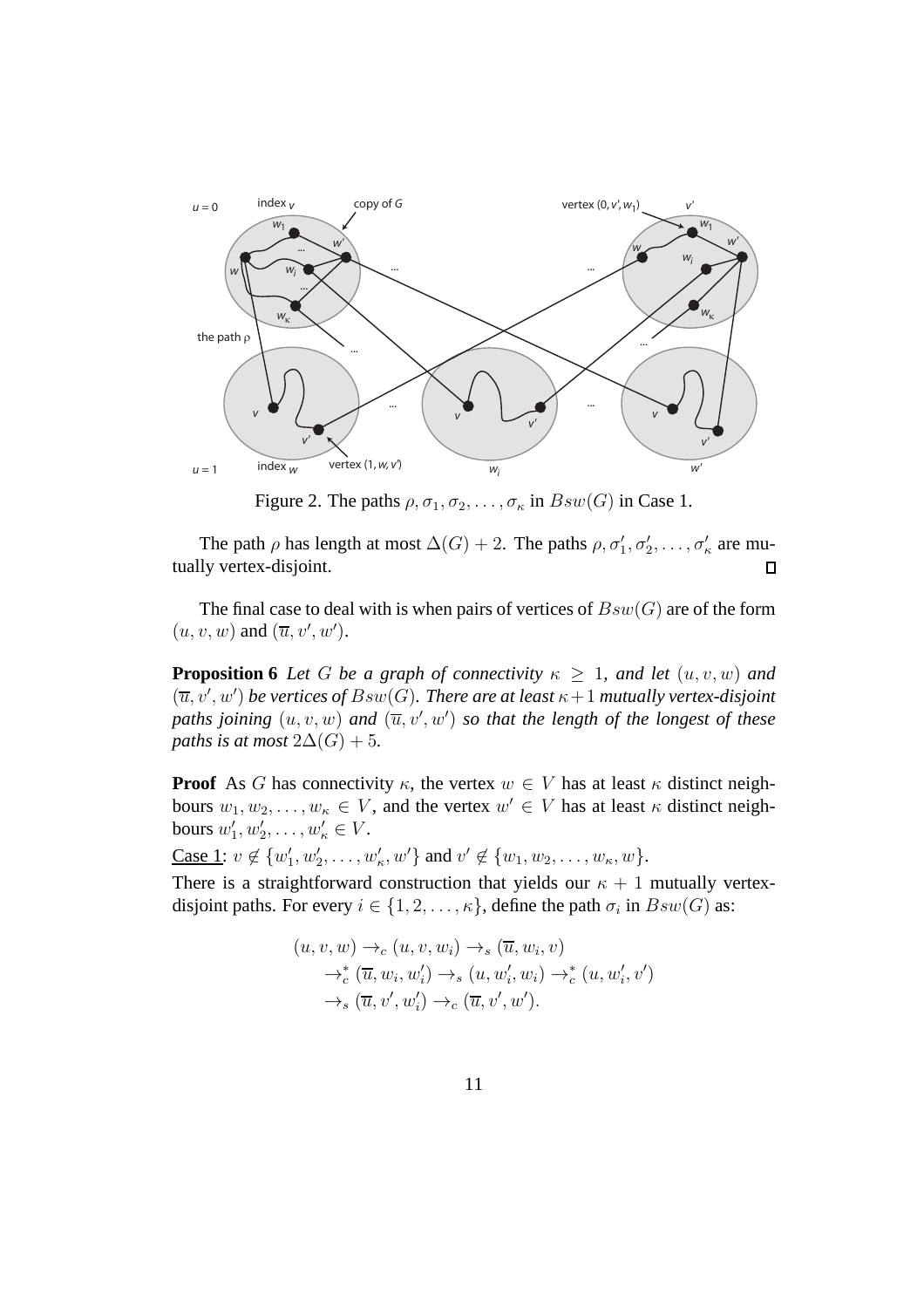Each path  $\sigma_i$  has length at most  $2\Delta(G) + 5$ . Define the path  $\rho$  in  $Bsw(G)$  as:

$$
(u, v, w) \rightarrow_s (\overline{u}, w, v) \rightarrow_c^* (\overline{u}, w, w') \rightarrow_s (u, w', w)
$$

$$
\rightarrow_c^* (u, w', v') \rightarrow_s (\overline{u}, v', w').
$$

The path  $\rho$  has length at most  $2\Delta(G) + 3$ .

Case 2:  $v = w'_i$  $i'$ , for some  $i \in \{1, 2, ..., \kappa\}$ , and  $v' \notin \{w_1, w_2, ..., w_{\kappa}, w\}$ . W.l.o.g. we may suppose that  $v = w_1'$ '<sub>1</sub>. Let  $\sigma'$  be a shortest path from w to v' in G and let  $w_2, w_3, \ldots, w_k$  be distinct neighbours of w not lying on  $\sigma'$ . For every  $i \in \{2, 3, \ldots, \kappa\}$ , define the path  $\sigma_i$  in  $Bsw(G)$  as in Case 1, and define the path  $\rho$  as in Case 1 also. Define the path  $\sigma_1$  as:

$$
(u, v, w) \rightarrow_c^* (u, v, v') \rightarrow_s (\overline{u}, v', v) \rightarrow_c (\overline{u}, v', w'),
$$

where the path in  $G_u^v$  from  $(u, v, w)$  to  $(u, v, v')$  is isomorphic to  $\sigma'$ . The path  $\sigma_1$  has length at most  $\Delta(G) + 2$ . The paths  $\rho, \sigma_1, \sigma_2, \ldots, \sigma_{\kappa}$  are mutually vertexdisjoint and can be visualized as in Fig. 3.



Figure 3. The paths  $\rho, \sigma_1, \sigma_2, \ldots, \sigma_{\kappa}$  in  $Bsw(G)$  in Case 2.

<u>Case 3</u>:  $v = w'$  and  $v' \notin \{w_1, w_2, \dots, w_{\kappa}, w\}.$ 

Let  $\sigma'$  be a shortest path from w to v' in G and let  $w_2, w_3, \ldots, w_{\kappa}$  be distinct neighbours of w not lying on  $\sigma'$ . For every  $i \in \{2, 3, \ldots, \kappa\}$ , define the path  $\sigma_i$  in  $Bsw(G)$  as in Case 1. Define the path  $\sigma_1$  in  $Bsw(G)$  as:

$$
(u, v, w) \rightarrow_c^* (u, v, v') \rightarrow_s (\overline{u}, v', v) = (\overline{u}, v', w'),
$$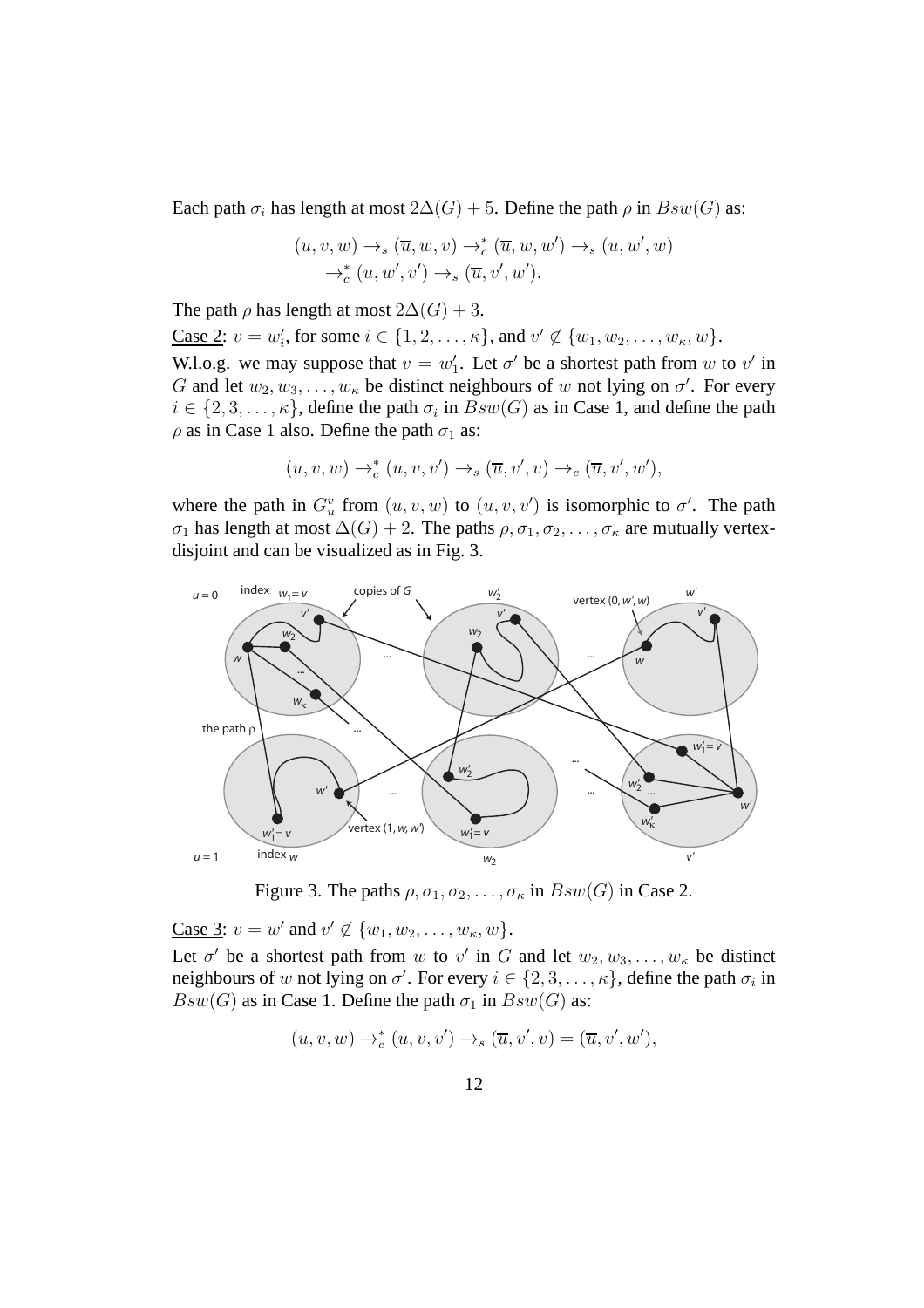where the path in  $G_u^v$  from  $(u, v, w)$  to  $(u, v, v')$  is isomorphic to  $\sigma'$ . The path  $\sigma_1$ has length at most  $\Delta(G) + 1$ . Define the path  $\rho$  in  $Bsw(G)$  as:

$$
(u, v, w) \rightarrow_s (\overline{u}, w, v) \rightarrow_c^* (\overline{u}, w, w'_1) \rightarrow_s (u, w'_1, w)
$$
  

$$
\rightarrow_c^* (u, w'_1, v') \rightarrow_s (\overline{u}, v', w'_1) \rightarrow_c (\overline{u}, v', w').
$$

The path  $\rho$  has length at most  $2\Delta(G) + 4$ .

Case 4:  $v = w'_i$  $u'_i$  and  $v' = w_j$ , for  $i, j \in \{1, 2, \ldots, \kappa\}$  with  $i \neq j$ .

W.l.o.g. we may assume that  $i = 1$  and  $j = 2$ . For every  $i \in \{3, 4, \ldots, \kappa\}$ , define the path  $\sigma_i$  in  $Bsw(G)$  as in Case 1, and define the path  $\rho$  as in Case 1 also. Define the path  $\sigma_1$  in  $Bsw(G)$  as:

$$
(u, v, w) \rightarrow_c (u, v, w_1) \rightarrow_s (\overline{u}, w_1, v)
$$
  
\n
$$
\rightarrow_c^* (\overline{u}, w_1, w_2') \rightarrow_s (u, w_2', w_1) \rightarrow_c^* (u, w_2', v')
$$
  
\n
$$
\rightarrow_s (\overline{u}, v', w_2') \rightarrow_c (\overline{u}, v', w').
$$

The path  $\sigma_1$  has length at most  $2\Delta(G) + 5$ . Define the path  $\sigma_2$  as:

$$
(u, v, w) \rightarrow_c (u, v, w_2) \rightarrow_s (\overline{u}, w_2, v)
$$

$$
\rightarrow_c (\overline{u}, w_2, w') = (\overline{u}, v', w').
$$

The path  $\sigma_2$  has length 3.

Case 5:  $v = w'_i$  $v' = w_i$ , for  $i \in \{1, 2, \ldots, \kappa\}.$ 

W.l.o.g. we may assume that  $i = 1$ . For every  $i \in \{2, 3, \ldots, \kappa\}$ , define the path  $\sigma_i$ in  $Bsw(G)$  as in Case 1, and define the path  $\rho$  as in Case 1 also. Define the path  $\sigma_1$  in  $Bsw(G)$  as:

$$
(u, v, w) \rightarrow_c (u, v, w_1) \rightarrow_s (\overline{u}, w_1, v) \rightarrow_c (\overline{u}, v', w').
$$

The path  $\sigma_1$  has length 3.

Case 6:  $v = w'_i$  $i'$ , for  $i \in \{1, 2, ..., \kappa\}$ , and  $v' = w$ .

W.l.o.g. we may assume that  $i = 1$ . For every  $i \in \{2, 3, \ldots, \kappa\}$ , define the path  $\sigma_i$  in  $Bsw(G)$  as in Case 1. Define the path  $\sigma_1$  in  $Bsw(G)$  as:

$$
(u, v, w) \rightarrow_c (u, v, w_1) \rightarrow_s (\overline{u}, w_1, v) \rightarrow_c^* (\overline{u}, w_1, w')
$$
  

$$
\rightarrow_s (u, w', w_1) \rightarrow_c^* (u, w', v') \rightarrow_s (\overline{u}, v', w').
$$

The path  $\sigma_1$  has length at most  $2\Delta(G) + 4$ . Define the path  $\rho$  as:

$$
(u, v, w) \rightarrow_s (\overline{u}, w, v) \rightarrow_c (\overline{u}, w, w') = (\overline{u}, v', w').
$$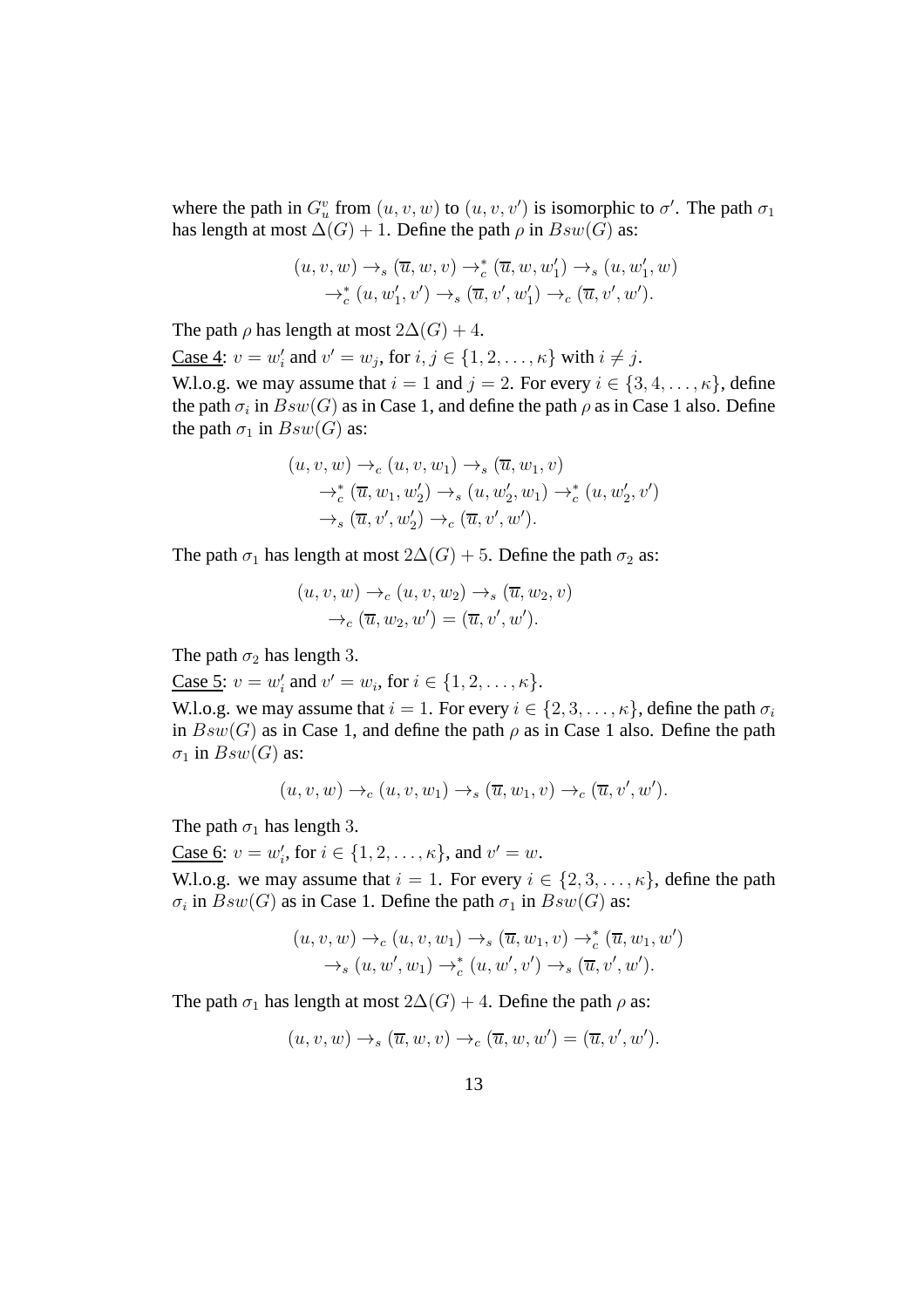The path  $\rho$  has length 2.

Case 7:  $v = w'$  and  $v' = w$ .

For every  $i \in \{1, 2, \ldots, \kappa\}$ , define the path  $\sigma_i$  in  $Bsw(G)$  as in Case 1. Define the path  $\rho$  in  $Bsw(G)$  as:

$$
(u, v, w) \rightarrow_s (\overline{u}, w, v) = (\overline{u}, v', w').
$$

The path  $\rho$  has length 1.

In all cases, the paths  $\sigma_1, \sigma_2, \ldots, \sigma_{\kappa}$ ,  $\rho$  are mutually vertex-disjoint. Moreover, by symmetry, w.l.o.g. every combination of types of  $(u, v, w)$  and  $(\overline{u}, v', w')$  is covered by one of the above cases. The result follows.  $\Box$ 

We can draw together Propositions 4, 5 and 6 as follows.

**Theorem 7** Let the graph G have connectivity  $\kappa \geq 1$ . There are  $\kappa + 1$  mutually *vertex-disjoint paths joining any* 2 *distinct vertices of* Bsw(G)*such that the length of the longest of these paths is at most* max $\{2\Delta(G) + 5, \Delta(G) + \Delta_{\kappa}(G) + 2\}$ ; *that is,*  $\Delta_{\kappa+1}(Bsw(G)) \le \max\{2\Delta(G) + 5, \Delta(G) + \Delta_{\kappa}(G) + 2\}.$ 

**Corollary 8** *Let* G *be a graph. If*  $Bsw(G)$  *has connectivity*  $\kappa + 1$  *then the widediameter of*  $Bsw(G)$  *is bounded above by*  $max\{2\Delta(G)+5, \Delta(G)+\Delta_{\kappa}(G)+2\}.$ 

Hsu and Łuczak [9] proved that if a graph G is regular of degree  $\kappa > 2$  and has connectivity  $\kappa$  then  $\Delta_{\kappa}(G) \geq \Delta(G) + 1$ . Thus, we obtain the following corollary.

**Corollary 9** Let G be a graph. If G is regular of degree  $\kappa > 2$  and has connec*tivity*  $\kappa$  *then*  $Bsw(G)$  *has connectivity*  $\kappa + 1$  *and the wide-diameter of*  $Bsw(G)$  *is bounded above by*  $2\Delta_{\kappa}(G) + 3$ *.* 

We remark that many of the graphs  $G$  prevalent as interconnection networks are regular and have degree equal to their connectivity.

#### **4.2 In relation to the degree of** G

As we now show, we can actually construct numerous paths joining 2 distinct vertices of  $Bsw(G)$  even when G has relatively low connectivity (though we need that  $G$  is connected). Observe from the proof of Proposition 6 that we have not used the connectivity  $\kappa$  of G; just that G is connected and that w and w' have degree at least  $\kappa$  in G. Consequently, the proof of Proposition 6 immediately yields the following result.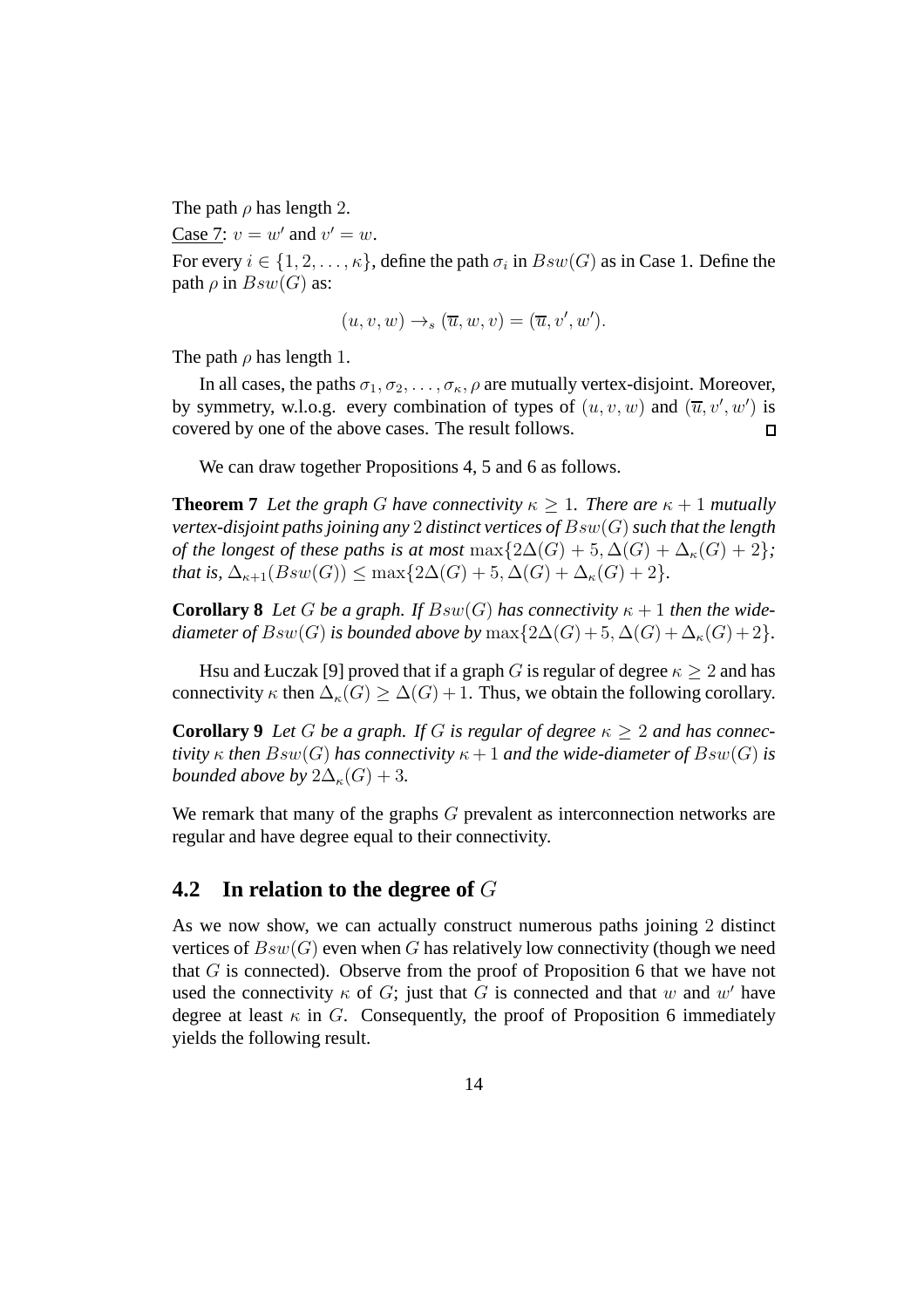**Corollary 10** *Let* G *be a connected graph and let* w *and* w ′ *be vertices of* G *so that* w has degree at least  $d_w$  and  $w'$  has degree at least  $d_{w'}$  (it may be the case *that*  $w = w'$ ). There are at least  $\min\{d_w, d_{w'}\} + 1$  *mutually vertex-disjoint paths joining*  $(u, v, w)$  and  $(\overline{u}, v', w')$  in  $\overline{Bsw(G)}$  so that the length of the longest of *these paths is at most*  $2\Delta(G) + 5$ *.* 

We can obtain analogues of Corollary 10 for Propositions 4 and 5.

**Proposition 11** *Let* G *be a connected graph and let* w *and* w ′ *be distinct vertices*  $of$   $\overline{G}$  *so that*  $w$  *has degree at least*  $\delta_w$  *and*  $w'$  *has degree at least*  $\delta_{w'}$ *. There are at least* min $\{\delta_w, \delta_{w'}\}$  + 1 *mutually vertex-disjoint paths joining the vertices*  $(u, v, w)$ *and* (u, v, w′ ) *in* Bsw(G) *so that the length of the longest of these paths is at most*  $3\Delta(G) + 6.$ 

**Proof** Define  $d = \min{\{\delta_w, \delta_{w'}\}}$ . Let N be the set of vertices of V that are neighbours of both w and w' in G. For every vertex  $y \in N$ , we have a path  $\sigma_y$  defined as  $(u, v, w) \rightarrow_c (u, v, y) \rightarrow_c (u, v, w')$  in  $G_u^v$ . Suppose that  $|\overline{N}| = m'$ . If  $(w, w')$  is not an edge of G then define  $m = m'$ , otherwise define  $m = m' + 1$ and the path  $\sigma_m$  as  $(u, v, w) \rightarrow_c (u, v, w')$ . Let  $w_{m+1}, w_{m+2}, \ldots, w_d$  be distinct neighbours of w in G none of which is in N, and let  $w'_{m+1}, w'_{m+2}, \ldots, w'_{d}$  be distinct neighbours of  $w'$  in G none of which is in N (in particular, the vertices of  $\{w_i, w'_i : i = m+1, m+2, \ldots, d\}$  are all distinct). Let  $x_{m+1}, x_{m+2}, \ldots, x_d, x$ be distinct vertices of  $V$  such that each is different from  $v$  (such vertices trivially exist).

For each  $i \in \{m+1, m+2 \ldots, d\}$ , define the path  $\sigma_i$  in  $Bsw(G)$  as:

$$
(u, v, w) \rightarrow_c (u, v, w_i) \rightarrow_s (\overline{u}, w_i, v) \rightarrow_c^* (\overline{u}, w_i, x_i)
$$
  
\n
$$
\rightarrow_s (u, x_i, w_i) \rightarrow_c^* (u, x_i, w_i') \rightarrow_s (\overline{u}, w_i', x_i)
$$
  
\n
$$
\rightarrow_c^* (\overline{u}, w_i', v) \rightarrow_s (u, v, w_i') \rightarrow_c (u, v, w_i').
$$

Each path  $\sigma_i$  has length at most 3 $\Delta(G)$  + 6. Define the path  $\rho$  in  $Bsw(G)$  as:

$$
(u, v, w) \rightarrow_s (\overline{u}, w, v) \rightarrow_c^* (\overline{u}, w, x) \rightarrow_s (u, x, w)
$$
  

$$
\rightarrow_c^* (u, x, w') \rightarrow_s (\overline{u}, w', x) \rightarrow_c^* (\overline{u}, w', v)
$$
  

$$
\rightarrow_s (u, v, w').
$$

The path  $\rho$  has length at most  $3\Delta(G) + 4$ . The paths  $\rho, \sigma_1, \sigma_2, \ldots, \sigma_d$  are mutually vertex-disjoint and can be visualized as in Fig. 4. The result follows.  $\Box$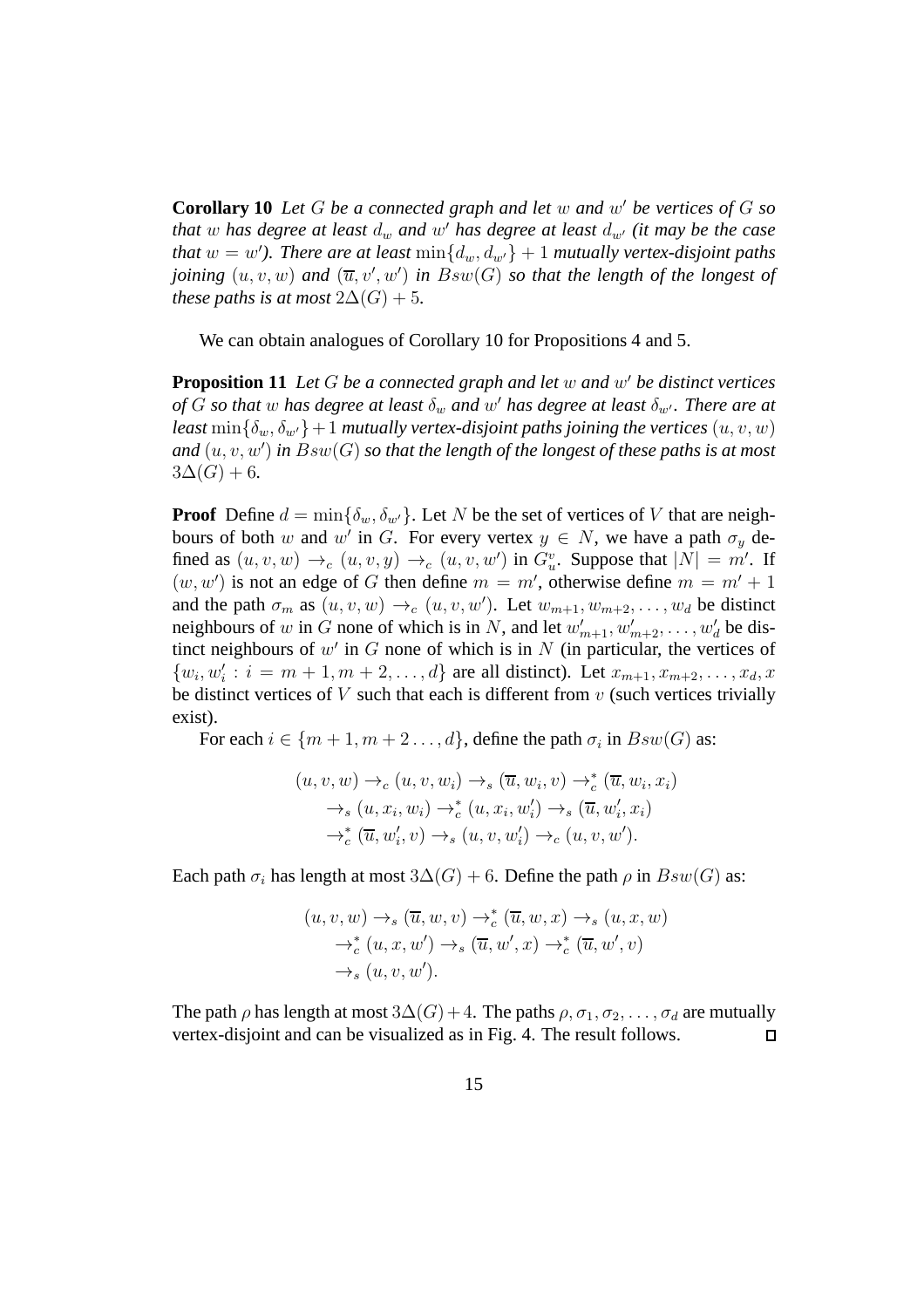

Figure 4. The paths  $\rho, \sigma_1, \sigma_2, \ldots, \sigma_d$  in  $Bsw(G)$ .

**Proposition 12** *Let* G *be a connected graph; let* w *and* w ′ *be vertices of* G *so that* w has degree  $\delta_w$  and  $w'$  has degree  $\delta_{w'}$ ; and let v and  $v'$  be distinct vertices *of* G. There are at least  $\min{\{\delta_w, \delta_{w'}\}} + 1$  *mutually vertex-disjoint paths joining the vertices*  $(u, v, w)$  *and*  $(u, v', w')$  *in*  $Bsw(G)$  *so that the length of the longest of these paths is at most*  $3\Delta(G) + 6$ *.* 

**Proof** We may suppose that G does not consist of a solitary edge as otherwise the result trivially holds. Define  $d = \min{\{\delta_w, \delta_{w'}\}}$ . Let  $N = \{w_1, w_2, \ldots, w_{m'}\}$ be the set of vertices of V that are neighbours of both w and w' in G. If  $(w, w')$ is not an edge of G then define  $m = m'$ , otherwise define  $m = m' + 1$ . Let  $w_{m+1}, w_{m+2}, \ldots, w_d$  be distinct neighbours of w in G none of which is in N, and let  $w'_{m+1}, w'_{m+2}, \ldots, w'_{d}$  be distinct neighbours of w' in G none of which is in N (in particular, the vertices of  $\{w_i, w'_i : i = m+1, m+2, \ldots, d\}$  are all distinct).

Suppose that  $d-m > 0$  and so  $|V| \geq 2 + 2(d-m)$ . Choose  $x_{m+1}, x_{m+2}, \ldots$ ,  $x_d, w^* \in V$  so that these vertices are all distinct and all different from v and v' (this is possible). If  $d - m = 0$  then choose  $w^* \in V$  so that it is different from v and  $v'$  (recall,  $G$  does not consist of a solitary edge).

For each  $i \in \{1, 2, ..., m'\}$ , define the path  $\sigma_i$  in  $Bsw(G)$  as:

$$
(u, v, w) \rightarrow_c (u, v, w_i) \rightarrow_s (\overline{u}, w_i, v) \rightarrow_c^* (\overline{u}, w_i, v')
$$
  

$$
\rightarrow_s (u, v', w_i) \rightarrow_c (u, v', w').
$$

Each path  $\sigma_i$  has length  $\Delta(G) + 4$ . For each  $i \in \{m+1, m+2, \ldots, d\}$ , define the path  $\sigma_i$  in  $Bsw(G)$  as:

$$
(u, v, w) \rightarrow_c (u, v, w_i) \rightarrow_s (\overline{u}, w_i, v) \rightarrow_c^* (\overline{u}, w_i, x_i)
$$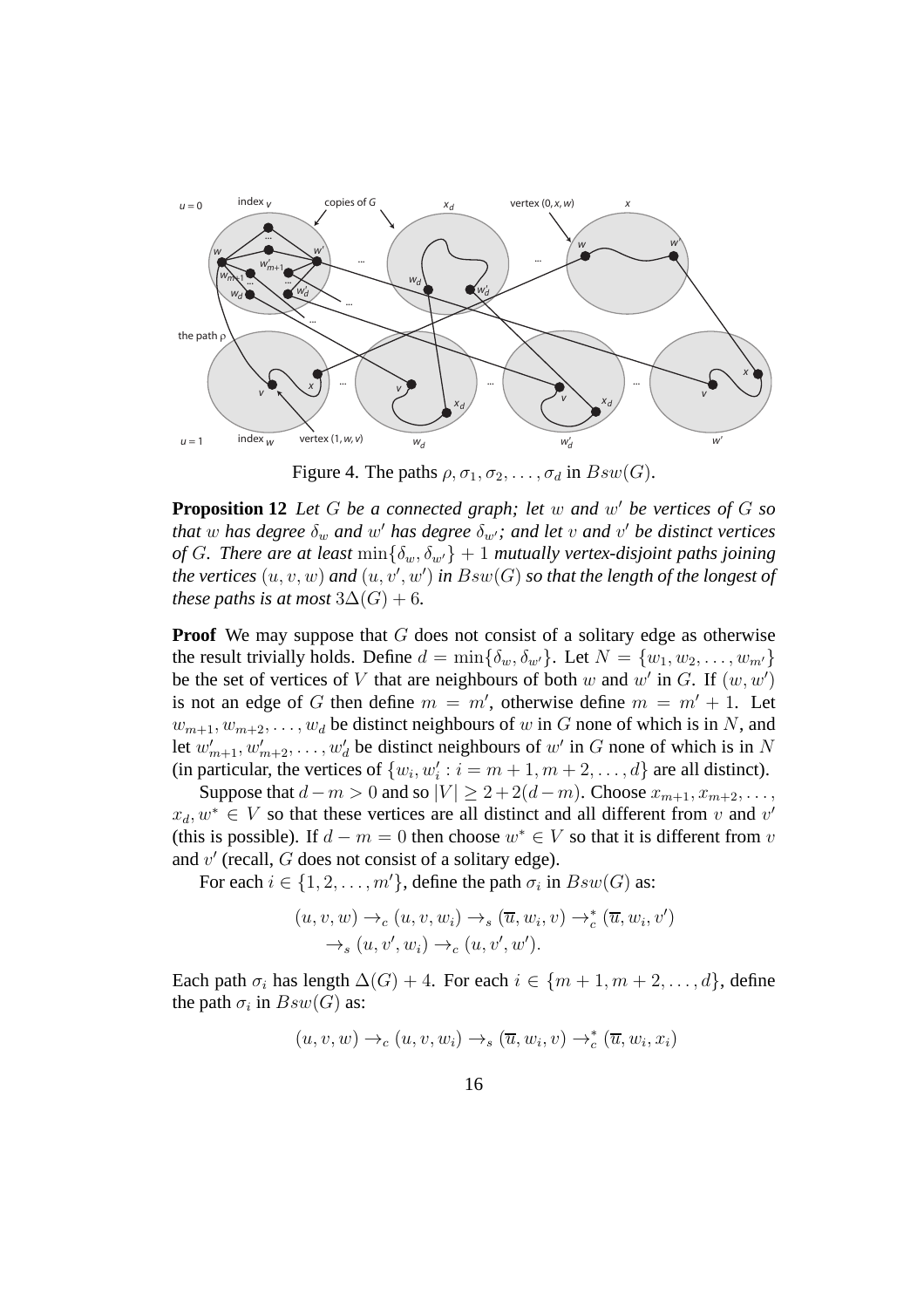$$
\rightarrow_s (u, x_i, w_i) \rightarrow_c^* (u, x_i, w_i') \rightarrow_s (\overline{u}, w_i', x_i)
$$
  

$$
\rightarrow_c^* (\overline{u}, w_i', v') \rightarrow_s (u, v', w_i') \rightarrow_c (u, v', w').
$$

Each path  $\sigma_i$  has length at most 3 $\Delta(G) + 6$ .

Suppose that the edge  $(w, w')$  does not appear in G. Define the path  $\rho$  in  $Bsw(G)$  as:

$$
(u, v, w) \rightarrow_s (\overline{u}, w, v) \rightarrow_c^* (\overline{u}, w, w^*) \rightarrow_s (u, w^*, w)
$$
  
\n
$$
\rightarrow_c^* (u, w^*, w') \rightarrow_s (\overline{u}, w', w^*) \rightarrow_c^* (\overline{u}, w', v')
$$
  
\n
$$
\rightarrow_s (u, v', w').
$$

The path  $\rho$  has length at most  $3\Delta(G) + 6$ .

Suppose that the edge  $(w, w')$  is in G. Define the path  $\sigma_m$  in  $Bsw(G)$  as:

$$
(u, v, w) \rightarrow_c (u, v, w') \rightarrow_s (\overline{u}, w', v) \rightarrow_c^* (\overline{u}, w', v')
$$
  

$$
\rightarrow_s (u, v', w'),
$$

and define the path  $\rho$  in  $Bsw(G)$  as:

$$
(u, v, w) \rightarrow_s (\overline{u}, w, v) \rightarrow_c^* (\overline{u}, w, v') \rightarrow_s (u, v', w)
$$
  

$$
\rightarrow_c (u, v', w').
$$

The paths  $\sigma_m$  and  $\rho$  both have length at most  $\Delta(G) + 3$ .

The paths  $\rho, \sigma_1, \sigma_2, \ldots, \sigma_d$  are mutually vertex-disjoint and can be visualized as in Fig. 5, where we assume that  $(w, w')$  is not an edge of G.  $\Box$ 

We can draw Propositions 10, 11 and 12 together in the following result.

**Theorem 13** Let G be a connected graph. Let  $(u, v, w)$  and  $(u', v', w')$  be any 2  $d$ *istinct vertices of*  $Bsw(G)$  *so that*  $\delta_w$  *and*  $\delta_{w'}$  *are the degrees of* w *and* w' *in*  $G$ *, respectively. There exist*  $\min{\{\delta_w, \delta_{w'}\}} + 1$  *mutually vertex-disjoint paths joining*  $(u, v, w)$  and  $(u', v', w')$  in  $Bsw(G)$  so that the length of the longest of these paths *is at most*  $3\Delta(G) + 6$ *.* 

It is worth mentioning the results in [1] as regards connectivity in OTIS networks in comparison with Theorem 13. In [1], it is proven that if  $G$  is a connected graph such that every vertex has degree at least  $d$  then in OTIS- $G$  there are at least d mutually vertex-disjoint paths joining any 2 distinct vertices so that the longest of these paths has length at most  $\Delta(G) + 4$ . This result assumes nothing about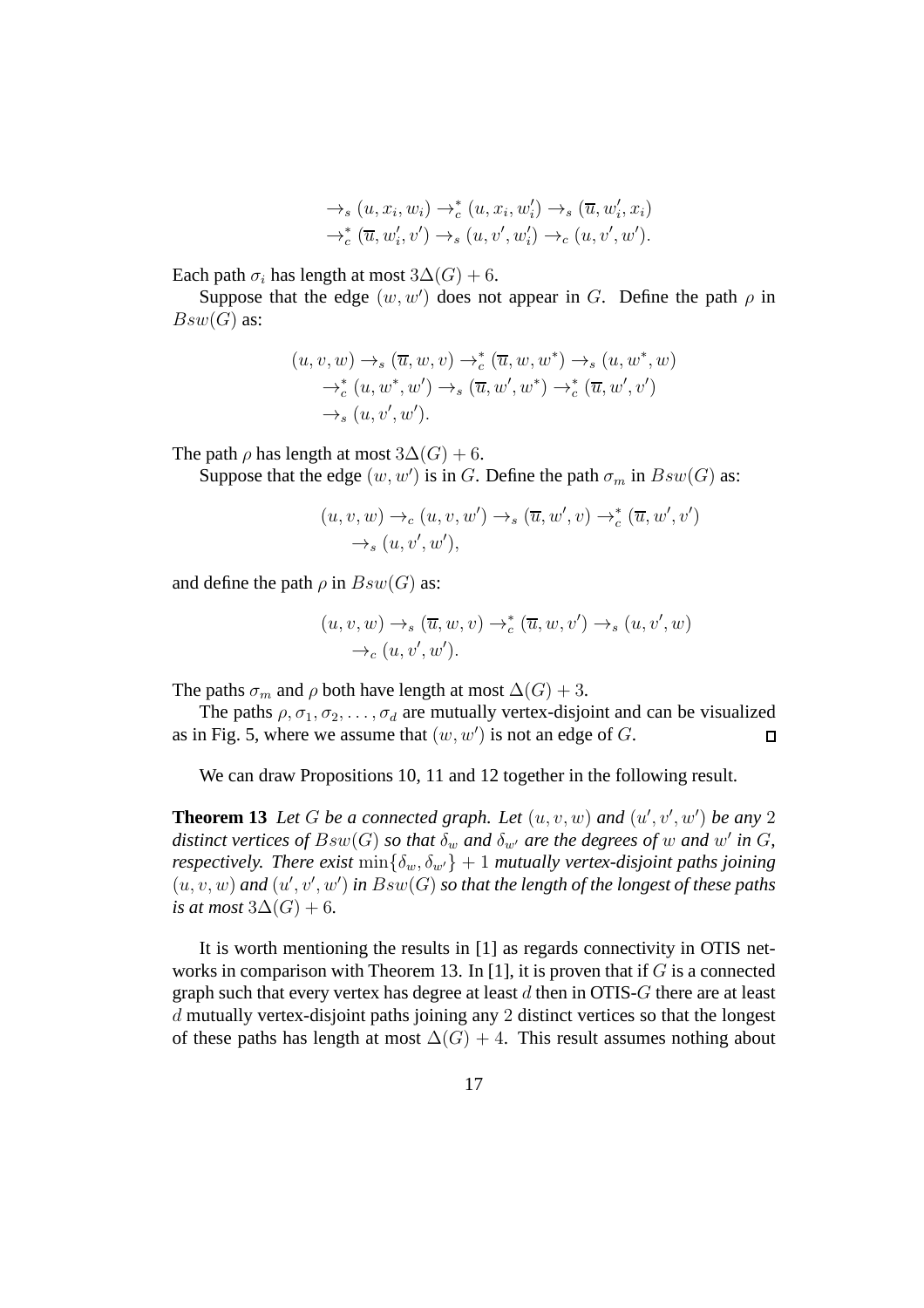the connectivity of  $G$ , only its minimal degree. This is a powerful property of the OTIS construction, namely that one can use it to build highly connected graphs out of a base graph that does not necessarily have a high connectivity. This property is shared by biswapped networks in that Theorem 13 also often allows us to turn a graph G of low connectivity into a graph  $Bsw(G)$  of high connectivity (relatively speaking and in a uniform manner), yet retain some control over the degree of  $Bsw(G)$ .



Figure 5. The paths  $\rho, \sigma_1, \sigma_2, \ldots, \sigma_d$  in  $Bsw(G)$  when  $(w, w') \notin E$ .

As an illustration of an application of Theorem 13 so as to improve connectivity, consider a graph  $G$  consisting of two disjoint cliques of size  $m$  together with 1 additional edge joining a vertex in one clique to a vertex in the other. The graph G has connectivity 1 yet, by Theorem 13, the graph  $Bsw(G)$  has connectivity m, with the degree of any vertex of  $Bsw(G)$  being only 1 greater than its corresponding degree in  $G$  (we also obtain control over the wide-diameter of  $Bsw(G)$ too). As another application of Theorem 13 relating to fault tolerance, suppose that s and t are two vertices of some graph  $G$  where each has degree at least  $d$  and where there is a collection of  $\kappa$  mutually vertex-disjoint paths in G joining s and t. Consider G as embedded within  $Bsw(G)$  where the intention is that  $Bsw(G)$ is to provide for extra tolerance of faults. If we have an interconnection network  $Bsw(G)$  so that there are at least  $\kappa$  faulty processors within the embedded copy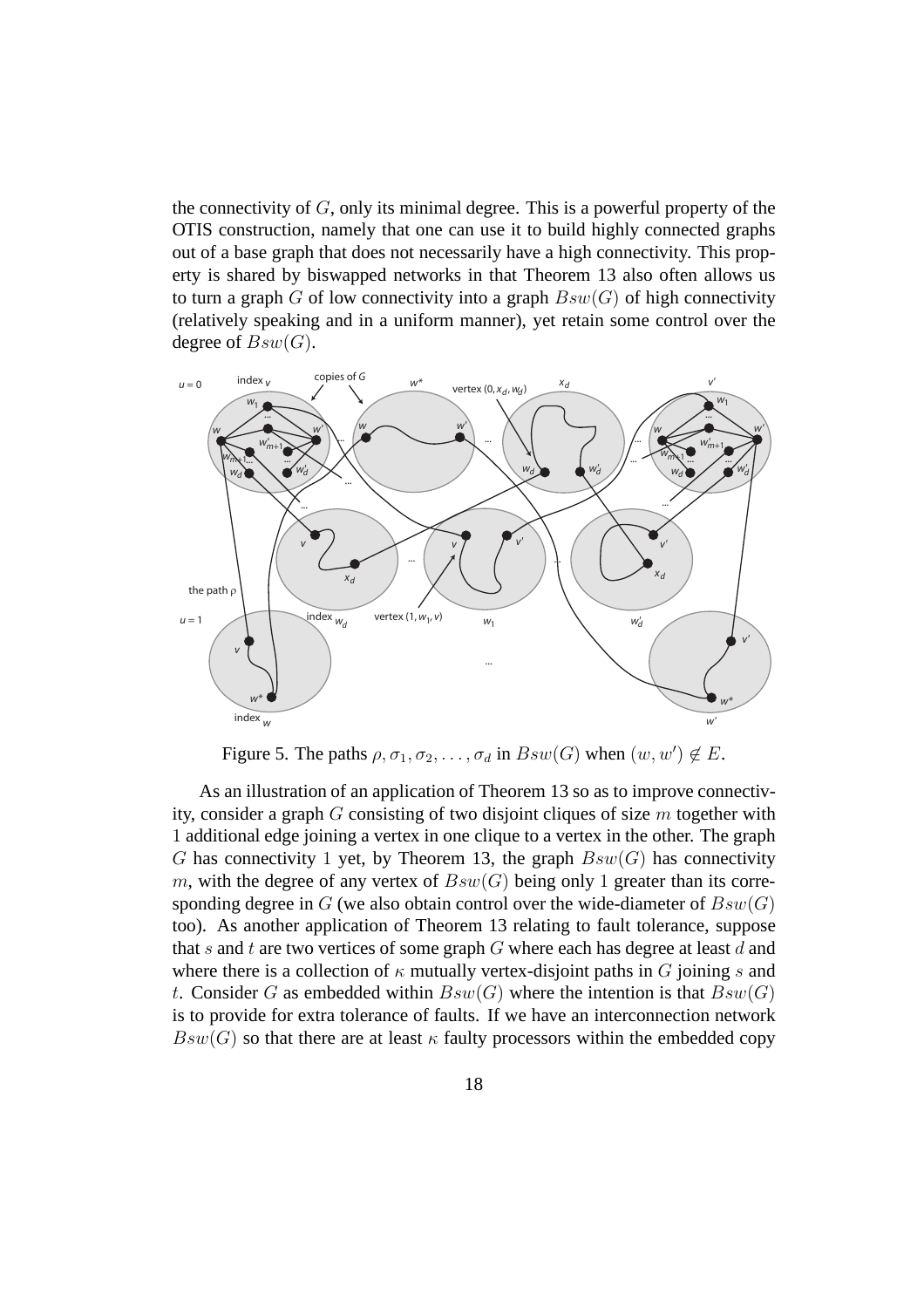of G in  $Bsw(G)$  so that these faulty processors disconnect the processors at s and t (via the  $\kappa$  paths) then so long as these faulty processors are not at neighbours of s and t, Theorem 13 ensures that within the interconnection network  $Bsw(G)$ there will still be at least  $d$  mutually vertex-disjoint paths joining the processors at s and t. That is, 'wrapping' G within  $Bsw(G)$  can lead to added fault tolerance.

### **4.3 Multipath routing algorithms**

Finally, let us comment as regards coverting the constructions of this section into a multipath routing algorithm in an interconnection network (so we now, on occasion, talk of processors and links rather than vertices and edges). If one consults the proofs of the various cases in the various results in this section then one can easily see that if G is an interconnection network whose underlying graph has connectivity  $\kappa$  and there is a deterministic multipath source routing algorithm  $R_G$ to find  $\kappa$  mutually vertex-disjoint paths in G from a processor at u to a processor at v, where  $u \neq v$ , then there is an analogous routing algorithm to find  $\kappa + 1$ mutually vertex-disjoint paths in the interconnection network  $Bsw(G)$ . There are only one or two very minor comments to make. For example, we regularly compute shortest paths in G and need to find (sets of) vertices with specific properties (such as being distinct from some other vertices or neighbours of some other vertex). These tasks can trivially be dealt with (if one assumes that our multipath source routing algorithm  $R_G$  can compute a shortest path joining 2 vertices in  $G$ , which is entirely reasonable). Consequently, because of the actual bounds on the lengths of the paths we compute, we have the following corollary.

**Corollary 14** *Let* G *be an interconnection net-work whose underlying graph has connectivity* κ *and where there is a deterministic multipath source routing algorithm which computes* κ *mutually vertex-disjoint paths joining any* 2 *distinct vertices in* G *so that this algorithm has time complexity polynomial in*  $\Delta_{\kappa}(G)$ ,  $\Delta(G)$ *and* κ*. There is a deterministic multipath source routing algorithm in the interconnection network*  $Bsw(G)$  *that computes*  $\kappa + 1$  *mutually vertex-disjoint paths joining any* 2 *distinct vertices so that the length of the longest resulting path has length at most* max $\{2\Delta(G)+5, \Delta_{\kappa}(G)+\Delta(G)+2\}$ *. Moreover, this deterministic multipath source routing algorithm for* Bsw(G) *has time complexity polynomial in*  $\Delta_{\kappa}(G)$ *,*  $\Delta(G)$  *and*  $\kappa$ *.* 

As an illustration of the application of Corollary 14, consider  $Bsw(Q_n)$ . There is a well-known and simple deterministic multipath source routing algorithm for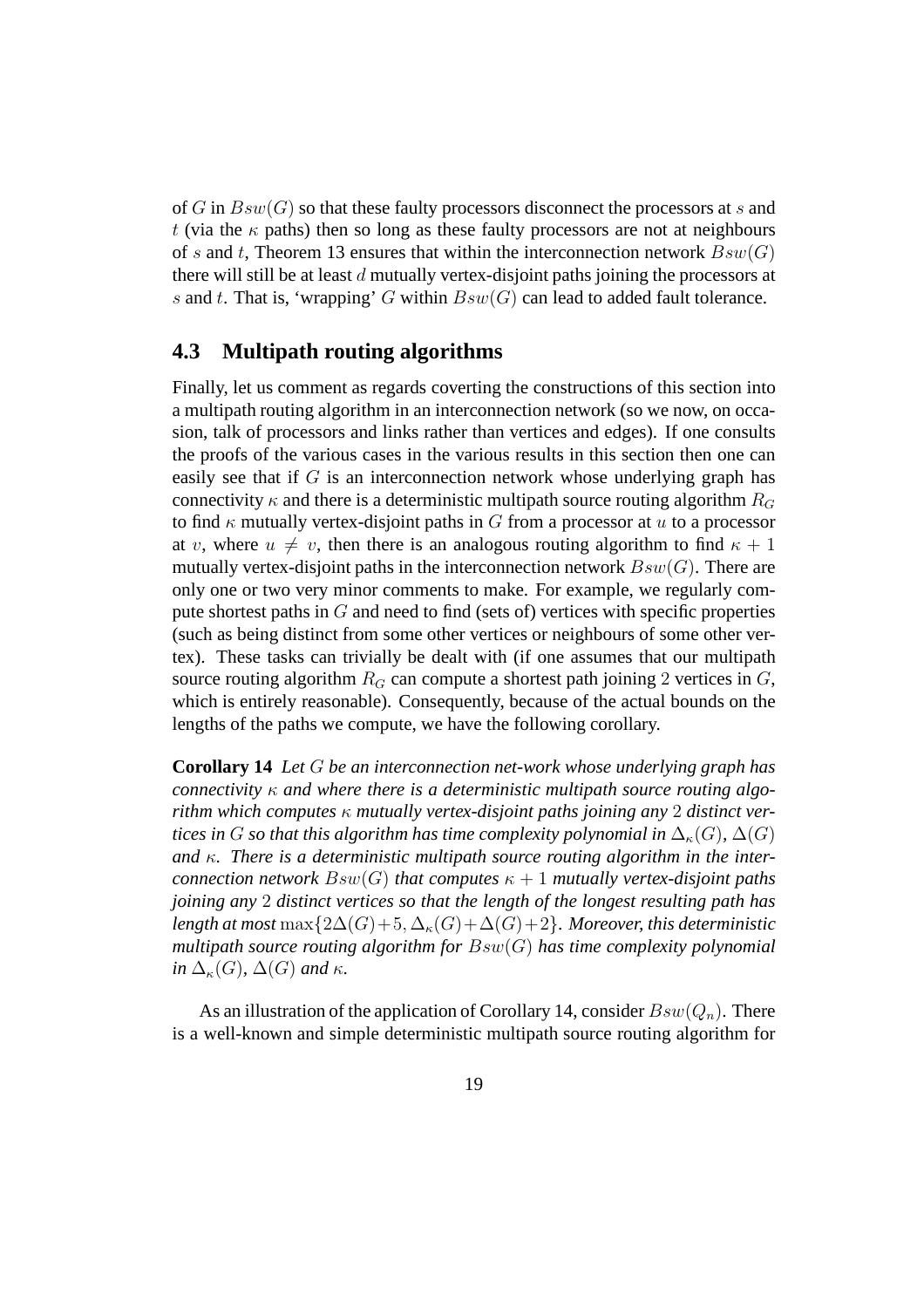the hypercube  $Q_n$  which is briefly described as follows (see [15]). W.l.o.g. we may assume that our source vertex is  $(0, 0, \ldots, 0)$  and that our destination vertex is  $(0, 0, \ldots, 0, 1, 1, \ldots, 1)$ , where there is a prefix of i 0's. We obtain i paths by first routing to vertex  $(0, \ldots, 0, 1, 0, \ldots, 0, 1, 1, \ldots, 1)$ , where the edge used lies in dimension j, for each  $j \in \{1, 2, \ldots, i\}$ , and then by using edges lying in dimensions  $j + 1, j + 2, \ldots, i, 1, 2, \ldots, j - 1$ . We obtain  $n - i$  paths by routing over the edge in dimension j, for each  $j \in \{i+1, i+2, \ldots, n\}$ , and then by using edges in dimensions  $1, 2, \ldots, i$  before ending with the edge in dimension  $i$ . This yields n mutually vertex-disjoint paths, the longest of which has length  $n + 2$ . The underlying algorithm clearly runs in  $O(n^2)$  time (note that n is both the connectivity and diameter of  $Q_n$ ). Consequently, Corollary 14 yields a deterministic multipath source routing algorithm for  $Bsw(Q_n)$  that runs in time polynomial in n.

## **5 Conclusions**

Let us remark that biswapped networks should not necessarily be compared with other interconnection networks on a like-for-like basis, as the whole point of biswapped networks is that they can be laid out (in the plane) so as to be easily implementable as optical transpose interconnection systems(see the first visualiation in Fig. 1). For example, one might argue that if  $Q_n$  is an *n*-dimensional hypercube then  $Bsw(Q_n)$  has  $2^{2n+1}$  vertices, connectivity  $n+1$  and wide-diameter  $2n+5$ (from Corollary 9), whereas  $Q_{2n+1}$  has  $2^{2n+1}$  vertices, connectivity  $2n + 1$ , and wide-diameter  $2n+2$  [13]; consequently,  $Q_{2n+1}$  should be preferable to  $Bsw(Q_n)$ . However, the crucial point is that it is by no means obvious as to how to efficiently implement  $Q_{2n+1}$  as an optical transpose interconnection system (assuming that  $Q_n$  has a suitable electronic implementation). The obvious implementation, where  $Q_{2n+1}$  is considered as  $2^{n+1}$  copies of  $Q_n$  with these copies inter-connected in the 'shape' of  $Q_{n+1}$ , does not have any simple planar depiction and would be such as to result in  $n2^{2n+1}$  optical connections compared with only  $2^{2n}$  optical connections in  $Bsw(Q_n)$ . Also, and importantly,  $Bsw(G)$  can easily be laid out (in the plane), and  $Q_{2n+1}$  involves  $(2n+1)2^{2n+1}$  edges whereas  $Bsw(Q_n)$  only involves  $n^22^{n+1} + 2^{2n}$  edges. However, the demands of optical transpose interconnection systems in comparison to standard interconnection networks, along with their comparative benefits, have been well documented elsewhere and so we do not feel the need to justify them further.

We have shown that the general construction of a biswapped network  $Bsw(G)$ from a graph G has a number of beneficial properties in the context of parallel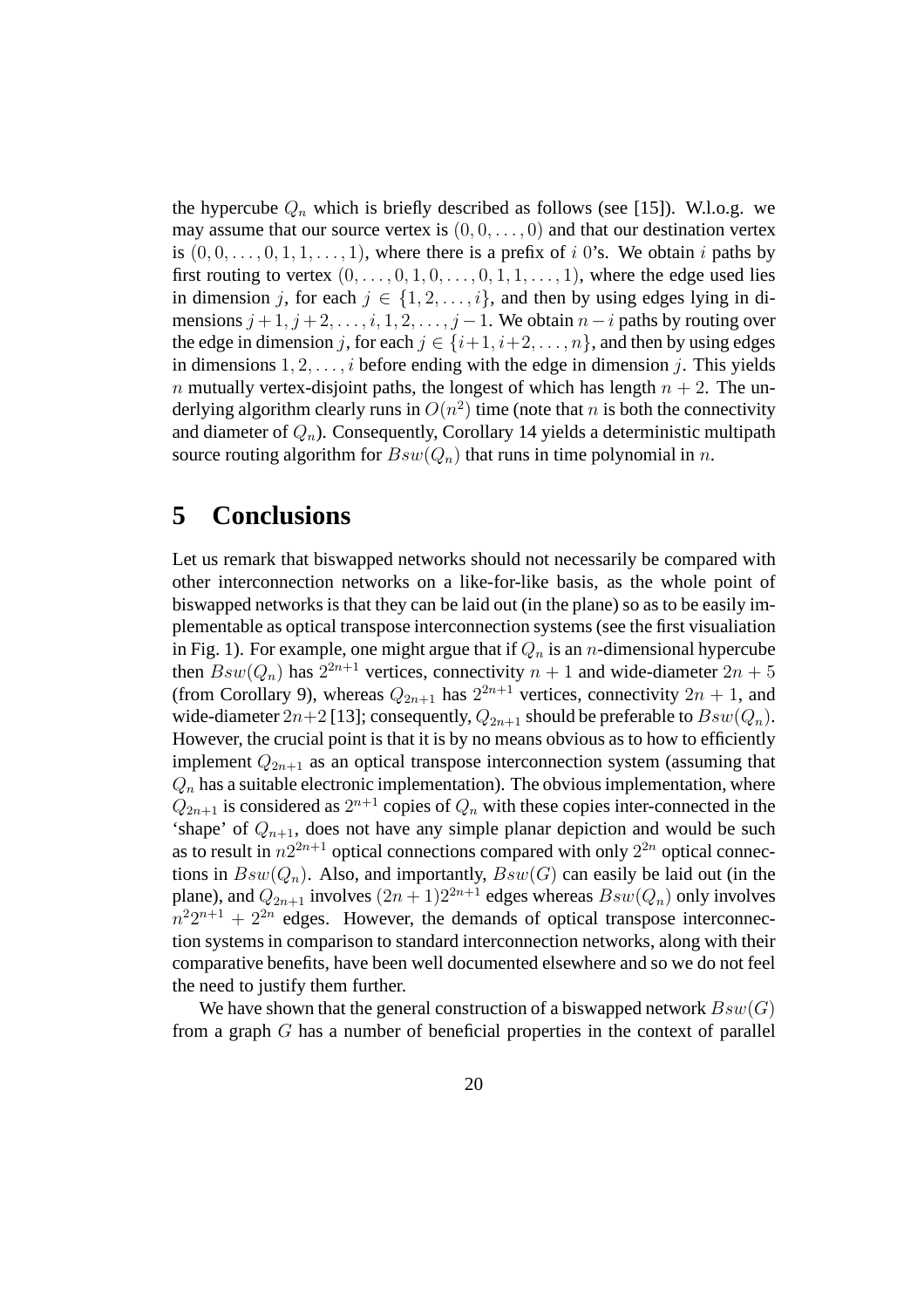computing. Whilst our work provides a precise analysis of aspects of connectivity, there are other obvious directions in which it can be extended. We have obtained upper bounds on the  $(\kappa + 1)$ -diameter of  $Bsw(G)$  in terms of  $\Delta_{\kappa}(G)$  and  $\Delta(G)$ . It would be interesting to obtain lower bounds and to seek to improve our upper bounds. The *fault diameter* of a graph  $G$  of connectivity  $\kappa$  is the maximal diameter of any graph resulting from G after the removal of at most  $\kappa - 1$  vertices (and their incident edges). It is often closely related to the wide-diameter (especially in graphs prevalent as interconnection networks). Determining upper bounds on the fault diameter of  $Bsw(G)$ , in terms of parameters relating to G, would be a sensible undertaking. Also, from a combinatorial perspective the construction of  $Bsw(G)$  from G is a natural construction (as is witnessed by its elegant characterization using the wreath product from group theory). Can this construction be generalised so that instead of being built around the set  $U$  of 2 elements, it is built around a graph  $H$  with vertex set  $U$  and edge set  $F$ ? We intend to study generalisations such as this in future. Finally, it would be interesting to empirically evaluate algorithms designed for hybrid optical networks such as OTIS networks and biswapped networks (such an empirical evaluation would have to take account of the hybrid nature of such networks).

### **References**

- [1] W. Chen, W. Xiao and B. Parhami, Swapped (OTIS) networks built of connected basis networks are maximally fault tolerant, *IEEE Transactions on Parallel and Distributed Systems* 20 (3) (2009) 361–366.
- [2] W.J. Dally and B. Towles, *Principles and Practices of Interconnection Networks*, Morgan Kaufmann, San Francisco, 2004.
- [3] K. Day, Optical transpose k-ary n-cube networks, *Journal of Systems Architecture* 50 (11) (2004) 697–705.
- [4] K. Day and A.-E. Al-Ayyoub, Topological properties of OTIS-networks, *IEEE Transactions on Parallel and Distributed Systems* 13 (4) (2002) 359– 366.
- [5] R. Diestel, *Graph Theory*, Springer, 2005.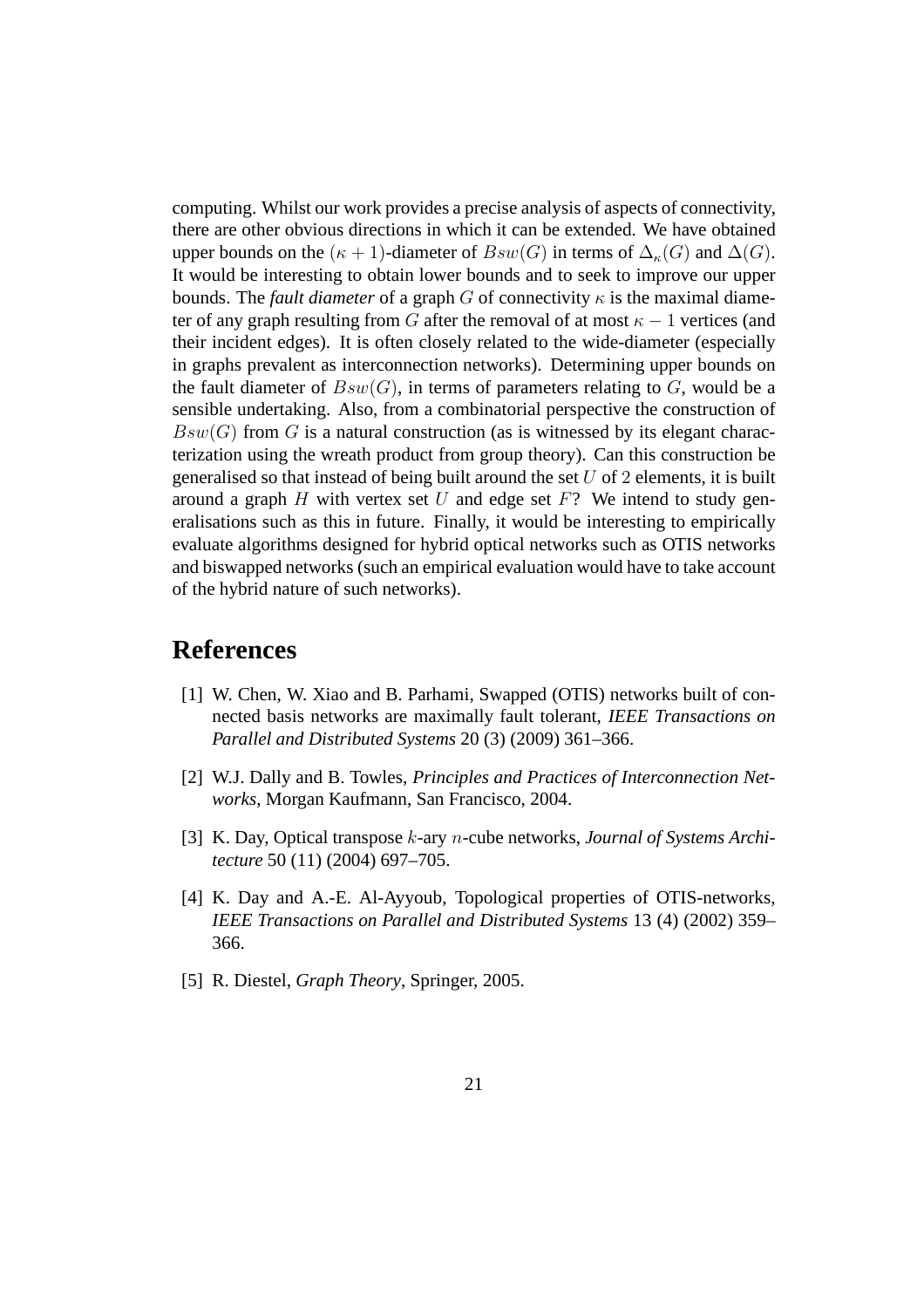- [6] M. Feldman, S. Esener, C. Guest and S. Lee, Comparison between electrical and free-space optical interconnects based on power and speed considerations, *Applied Optics* 27 (9) (1988) 1742–1751.
- [7] H. Hinton, *An Introduction to Photonic Switching Fabrics*, Plenum, New York, 1993.
- [8] L.-H. Hsu, *Graph Theory and Interconnection Networks*, CRC Press, 2008.
- [9] D.F. Hsu and T. Łuczak, On the  $k$ -diameter of  $k$ -regular  $k$ -connected graphs, *Discrete Mathematics* 312 (1–3) (1994) 291–296.
- [10] F. Kiamilev, P. Marchand, A. Krishnamoorthy, S. Esener and S. Lee, Performance comparison between optoelectronic and VLSI multistage interconnection networks, *Journal of Lightwave Technology* 9 (12) (1991) 1674– 1692.
- [11] G. Marsden, P. Marchand, P. Harvey and S. Esener, Optical transpose interconnection system architectures, *Optics Letters* 18 (13) (1993) 1083–1085.
- [12] B. Parhami, The Hamiltonicity of swapped (OTIS) networks built of Hamiltonian component networks, *Information Processing Letters* 95 (4) (2005) 441–445.
- [13] M.O. Rabin, Efficient dispersal of information for security, load balancing, and fault tolerance, *Journal of the ACM* 36 (2) (1989) 335–348.
- [14] J.J. Rotman, *A Introduction to the Theory of Groups*, Springer, 1995.
- [15] Y. Saad and M.H. Schultz, Topological properties of hypercubes, *IEEE Transactions on Computers* 37 (7) (1988) 867–872.
- [16] C.-F. Wang, *Algorithms for the Otis Optoelectronic Computer*, PhD Thesis, University of Florida, 1998.
- [17] C.-H. Yeh and B. Parhami, Swapped networks: unifying the architectures and algorithms of a wide class of hierarchical parallel processors, *Proc. of Int. Conf. on Parallel and Distributed Systems*, IEEE Computer Society (1996) 230–237.